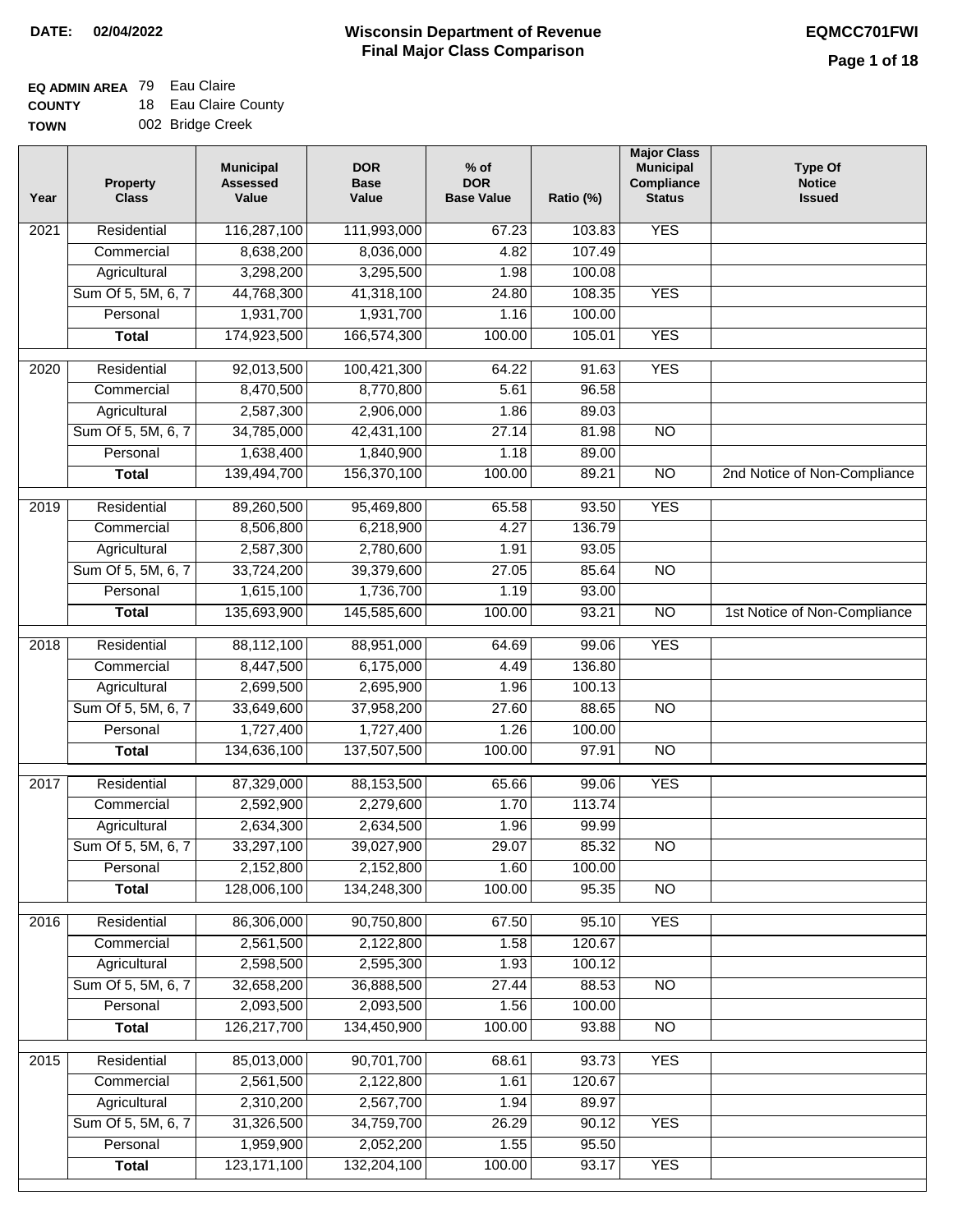#### **EQ ADMIN AREA** 79 Eau Claire **COUNTY**  $10 F<sub>2</sub>$

| <b>COUNTY</b> | 18 Eau Claire County |
|---------------|----------------------|
| <b>TOWN</b>   | 004 Brunswick        |

| Year             | <b>Property</b><br><b>Class</b> | <b>Municipal</b><br><b>Assessed</b><br>Value | <b>DOR</b><br><b>Base</b><br>Value | $%$ of<br><b>DOR</b><br><b>Base Value</b> | Ratio (%) | <b>Major Class</b><br><b>Municipal</b><br>Compliance<br><b>Status</b> | <b>Type Of</b><br><b>Notice</b><br><b>Issued</b> |
|------------------|---------------------------------|----------------------------------------------|------------------------------------|-------------------------------------------|-----------|-----------------------------------------------------------------------|--------------------------------------------------|
| 2021             | Residential                     | 187,643,600                                  | 190,893,300                        | 83.80                                     | 98.30     | <b>YES</b>                                                            |                                                  |
|                  | Commercial                      | 9,218,700                                    | 7,839,900                          | 3.44                                      | 117.59    |                                                                       |                                                  |
|                  | Agricultural                    | 1,481,600                                    | 1,480,400                          | 0.65                                      | 100.08    |                                                                       |                                                  |
|                  | Sum Of 5, 5M, 6, 7              | 28,020,900                                   | 27,476,000                         | 12.06                                     | 101.98    | <b>YES</b>                                                            |                                                  |
|                  | Personal                        | 108,600                                      | 108,600                            | 0.05                                      | 100.00    |                                                                       |                                                  |
|                  | <b>Total</b>                    | 226,473,400                                  | 227,798,200                        | 100.00                                    | 99.42     | <b>YES</b>                                                            |                                                  |
| 2020             | Residential                     | 132,872,200                                  | 170,131,800                        | 81.58                                     | 78.10     | $\overline{10}$                                                       |                                                  |
|                  | Commercial                      | 6,744,100                                    | 7,485,700                          | 3.59                                      | 90.09     |                                                                       |                                                  |
|                  | Agricultural                    | 1,154,000                                    | 1,442,500                          | 0.69                                      | 80.00     |                                                                       |                                                  |
|                  | Sum Of 5, 5M, 6, 7              | 23,548,200                                   | 29,379,500                         | 14.09                                     | 80.15     | $\overline{NO}$                                                       |                                                  |
|                  | Personal                        | 82,900                                       | 103,600                            | 0.05                                      | 80.02     |                                                                       |                                                  |
|                  | <b>Total</b>                    | 164,401,400                                  | 208,543,100                        | 100.00                                    | 78.83     | $\overline{NO}$                                                       | 1st Notice of Non-Compliance                     |
| $\frac{1}{2019}$ | Residential                     | 129,095,300                                  | 147,714,400                        | 80.17                                     | 87.40     | $\overline{NO}$                                                       |                                                  |
|                  | Commercial                      | 6,744,100                                    | 7,339,000                          | 3.98                                      | 91.89     |                                                                       |                                                  |
|                  | Agricultural                    | 1,339,300                                    | 1,391,100                          | 0.76                                      | 96.28     |                                                                       |                                                  |
|                  | Sum Of 5, 5M, 6, 7              | 23,371,500                                   | 27,670,400                         | 15.02                                     | 84.46     | $\overline{NO}$                                                       |                                                  |
|                  | Personal                        | 115,500                                      | 134,300                            | 0.07                                      | 86.00     |                                                                       |                                                  |
|                  | <b>Total</b>                    | 160,665,700                                  | 184,249,200                        | 100.00                                    | 87.20     | $\overline{NO}$                                                       |                                                  |
| 2018             | Residential                     | 126,254,200                                  | 137,552,900                        | 79.11                                     | 91.79     | <b>YES</b>                                                            |                                                  |
|                  | Commercial                      | 6,736,000                                    | 7,047,700                          | 4.05                                      | 95.58     |                                                                       |                                                  |
|                  | Agricultural                    | 1,340,200                                    | 1,351,400                          | 0.78                                      | 99.17     |                                                                       |                                                  |
|                  | Sum Of 5, 5M, 6, 7              | 23,596,000                                   | 27,794,700                         | 15.98                                     | 84.89     | $\overline{10}$                                                       |                                                  |
|                  | Personal                        | 122,300                                      | 135,900                            | 0.08                                      | 89.99     |                                                                       |                                                  |
|                  | <b>Total</b>                    | 158,048,700                                  | 173,882,600                        | 100.00                                    | 90.89     | <b>NO</b>                                                             |                                                  |
| 2017             | Residential                     | 120,067,400                                  | 135, 166, 200                      | 79.10                                     | 88.83     | $\overline{NO}$                                                       |                                                  |
|                  | Commercial                      | 6,764,800                                    | 7,011,400                          | 4.10                                      | 96.48     |                                                                       |                                                  |
|                  | Agricultural                    | 1,336,200                                    | 1,315,800                          | 0.77                                      | 101.55    |                                                                       |                                                  |
|                  | Sum Of 5, 5M, 6, 7              | 23,601,300                                   | 26,618,000                         | 15.58                                     | 88.67     | NO.                                                                   |                                                  |
|                  | Personal                        | 732,400                                      | 770,900                            | 0.45                                      | 95.01     |                                                                       |                                                  |
|                  | <b>Total</b>                    | 152,502,100                                  | 170,882,300                        | 100.00                                    | 89.24     | <b>NO</b>                                                             |                                                  |
| 2016             | Residential                     | 115,749,600                                  | 123,166,800                        | 78.31                                     | 93.98     | <b>YES</b>                                                            |                                                  |
|                  | Commercial                      | 6,296,700                                    | 6,139,900                          | 3.90                                      | 102.55    |                                                                       |                                                  |
|                  | Agricultural                    | 1,340,300                                    | 1,298,200                          | 0.83                                      | 103.24    |                                                                       |                                                  |
|                  | Sum Of 5, 5M, 6, 7              | 24,256,400                                   | 25,929,400                         | 16.49                                     | 93.55     | <b>YES</b>                                                            |                                                  |
|                  | Personal                        | 713,170                                      | 750,700                            | 0.48                                      | 95.00     |                                                                       |                                                  |
|                  | <b>Total</b>                    | 148,356,170                                  | 157,285,000                        | 100.00                                    | 94.32     | <b>YES</b>                                                            |                                                  |
| 2015             | Residential                     | 110,702,300                                  | 112,288,400                        | 77.06                                     | 98.59     | <b>YES</b>                                                            |                                                  |
|                  | Commercial                      | 6,262,800                                    | 6,104,200                          | 4.19                                      | 102.60    |                                                                       |                                                  |
|                  | Agricultural                    | 1,342,900                                    | 1,288,400                          | 0.88                                      | 104.23    |                                                                       |                                                  |
|                  | Sum Of 5, 5M, 6, 7              | 24,313,100                                   | 25,275,800                         | 17.35                                     | 96.19     | <b>YES</b>                                                            |                                                  |
|                  | Personal                        | 760,940                                      | 761,000                            | 0.52                                      | 99.99     |                                                                       |                                                  |
|                  | <b>Total</b>                    | 143,382,040                                  | 145,717,800                        | 100.00                                    | 98.40     | <b>YES</b>                                                            |                                                  |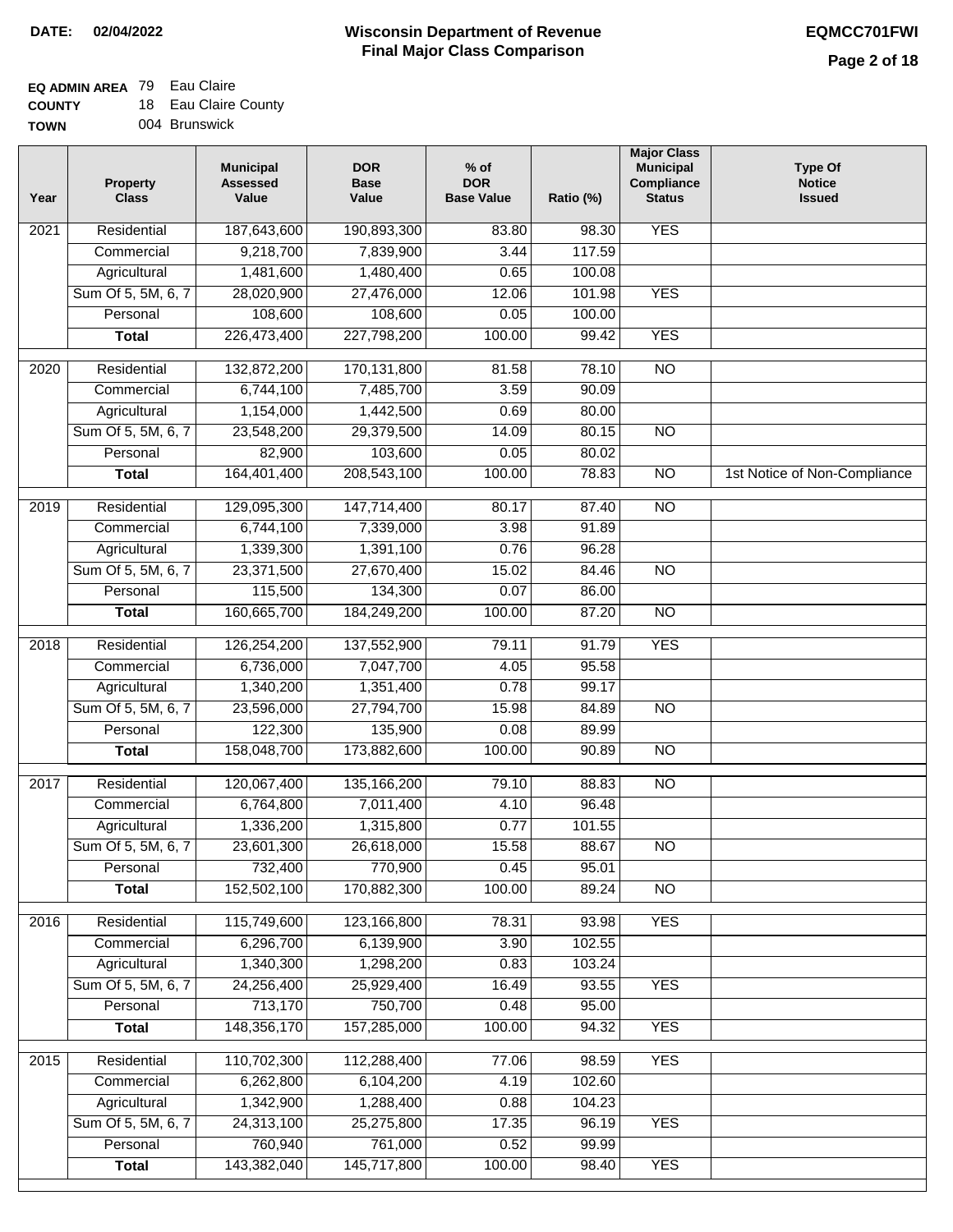## **EQ ADMIN AREA** 79 Eau Claire

| <b>COUNTY</b> | 18 Eau Claire County |
|---------------|----------------------|
| <b>TOWN</b>   | 006 Clear Creek      |

| Year              | Property<br><b>Class</b> | <b>Municipal</b><br><b>Assessed</b><br>Value | <b>DOR</b><br><b>Base</b><br>Value | $%$ of<br><b>DOR</b><br><b>Base Value</b> | Ratio (%) | <b>Major Class</b><br><b>Municipal</b><br>Compliance<br><b>Status</b> | <b>Type Of</b><br><b>Notice</b><br><b>Issued</b> |
|-------------------|--------------------------|----------------------------------------------|------------------------------------|-------------------------------------------|-----------|-----------------------------------------------------------------------|--------------------------------------------------|
| 2021              | Residential              | 49,885,000                                   | 49, 151, 200                       | 68.24                                     | 101.49    | <b>YES</b>                                                            |                                                  |
|                   | Commercial               | 850,300                                      | 828,200                            | 1.15                                      | 102.67    |                                                                       |                                                  |
|                   | Agricultural             | 2,453,900                                    | 2,450,600                          | 3.40                                      | 100.13    |                                                                       |                                                  |
|                   | Sum Of 5, 5M, 6, 7       | 19,435,700                                   | 18,769,500                         | 26.06                                     | 103.55    | <b>YES</b>                                                            |                                                  |
|                   | Personal                 | 828,000                                      | 828,000                            | 1.15                                      | 100.00    |                                                                       |                                                  |
|                   | <b>Total</b>             | 73,452,900                                   | 72,027,500                         | 100.00                                    | 101.98    | <b>YES</b>                                                            |                                                  |
| $\overline{2020}$ | Residential              | 36,326,600                                   | 44,960,600                         | 66.63                                     | 80.80     | $\overline{NO}$                                                       |                                                  |
|                   | Commercial               | 654,100                                      | 754,000                            | 1.12                                      | 86.75     |                                                                       |                                                  |
|                   | Agricultural             | 2,025,800                                    | 2,356,300                          | 3.49                                      | 85.97     |                                                                       |                                                  |
|                   | Sum Of 5, 5M, 6, 7       | 15,897,700                                   | 18,550,800                         | 27.49                                     | 85.70     | $\overline{NO}$                                                       |                                                  |
|                   | Personal                 | 737,400                                      | 857,400                            | 1.27                                      | 86.00     |                                                                       |                                                  |
|                   | <b>Total</b>             | 55,641,600                                   | 67,479,100                         | 100.00                                    | 82.46     | $\overline{NO}$                                                       | 2nd Notice of Non-Compliance                     |
| 2019              | Residential              | 35,740,900                                   | 42,181,300                         | 65.34                                     | 84.73     | NO                                                                    |                                                  |
|                   | Commercial               | 654,100                                      | 739,200                            | 1.15                                      | 88.49     |                                                                       |                                                  |
|                   | Agricultural             | 2,174,350                                    | 2,259,300                          | 3.50                                      | 96.24     |                                                                       |                                                  |
|                   | Sum Of 5, 5M, 6, 7       | 15,975,800                                   | 18,545,900                         | 28.73                                     | 86.14     | $\overline{NO}$                                                       |                                                  |
|                   | Personal                 | 711,900                                      | 827,800                            | 1.28                                      | 86.00     |                                                                       |                                                  |
|                   | <b>Total</b>             | 55,257,050                                   | 64,553,500                         | 100.00                                    | 85.60     | $\overline{NO}$                                                       | 1st Notice of Non-Compliance                     |
| 2018              | Residential              | 35, 162, 100                                 | 40,299,800                         | 65.28                                     | 87.25     | $\overline{NO}$                                                       |                                                  |
|                   | Commercial               | 673,900                                      | 731,700                            | 1.19                                      | 92.10     |                                                                       |                                                  |
|                   | Agricultural             | 2,175,050                                    | 2,199,800                          | 3.56                                      | 98.87     |                                                                       |                                                  |
|                   | Sum Of 5, 5M, 6, 7       | 15,693,600                                   | 17,668,500                         | 28.62                                     | 88.82     | NO                                                                    |                                                  |
|                   | Personal                 | 710,500                                      | 835,800                            | 1.35                                      | 85.01     |                                                                       |                                                  |
|                   | <b>Total</b>             | 54,415,150                                   | 61,735,600                         | 100.00                                    | 88.14     | <b>NO</b>                                                             |                                                  |
| 2017              | Residential              | 34,816,400                                   | 40,295,300                         | 65.51                                     | 86.40     | <b>NO</b>                                                             |                                                  |
|                   | Commercial               | 671,600                                      | 721,700                            | 1.17                                      | 93.06     |                                                                       |                                                  |
|                   | Agricultural             | 2,174,750                                    | 2,142,200                          | 3.48                                      | 101.52    |                                                                       |                                                  |
|                   | Sum Of 5, 5M, 6, 7       | 15,525,900                                   | 17,365,800                         | 28.23                                     | 89.41     | N <sub>O</sub>                                                        |                                                  |
|                   | Personal                 | 844,200                                      | 981,600                            | 1.60                                      | 86.00     |                                                                       |                                                  |
|                   | <b>Total</b>             | 54,032,850                                   | 61,506,600                         | 100.00                                    | 87.85     | <b>NO</b>                                                             |                                                  |
| 2016              | Residential              | 34,665,200                                   | 38,950,900                         | 65.87                                     | 89.00     | $\overline{NO}$                                                       |                                                  |
|                   | Commercial               | 671,600                                      | 680,800                            | 1.15                                      | 98.65     |                                                                       |                                                  |
|                   | Agricultural             | 2,173,850                                    | 2,112,700                          | 3.57                                      | 102.89    |                                                                       |                                                  |
|                   | Sum Of 5, 5M, 6, 7       | 15,217,100                                   | 16,363,600                         | 27.67                                     | 92.99     | <b>YES</b>                                                            |                                                  |
|                   | Personal                 | 924,300                                      | 1,026,900                          | 1.74                                      | 90.01     |                                                                       |                                                  |
|                   | <b>Total</b>             | 53,652,050                                   | 59,134,900                         | 100.00                                    | 90.73     | N <sub>O</sub>                                                        |                                                  |
| 2015              | Residential              | 34,120,000                                   | 37,228,500                         | 65.81                                     | 91.65     | <b>YES</b>                                                            |                                                  |
|                   | Commercial               | 670,100                                      | 679,100                            | 1.20                                      | 98.67     |                                                                       |                                                  |
|                   | Agricultural             | 2,173,450                                    | 2,093,100                          | 3.70                                      | 103.84    |                                                                       |                                                  |
|                   | Sum Of 5, 5M, 6, 7       | 15,247,700                                   | 15,442,900                         | 27.30                                     | 98.74     | <b>YES</b>                                                            |                                                  |
|                   | Personal                 | 1,065,800                                    | 1,121,900                          | 1.98                                      | 95.00     |                                                                       |                                                  |
|                   | <b>Total</b>             | 53,277,050                                   | 56,565,500                         | 100.00                                    | 94.19     | <b>YES</b>                                                            |                                                  |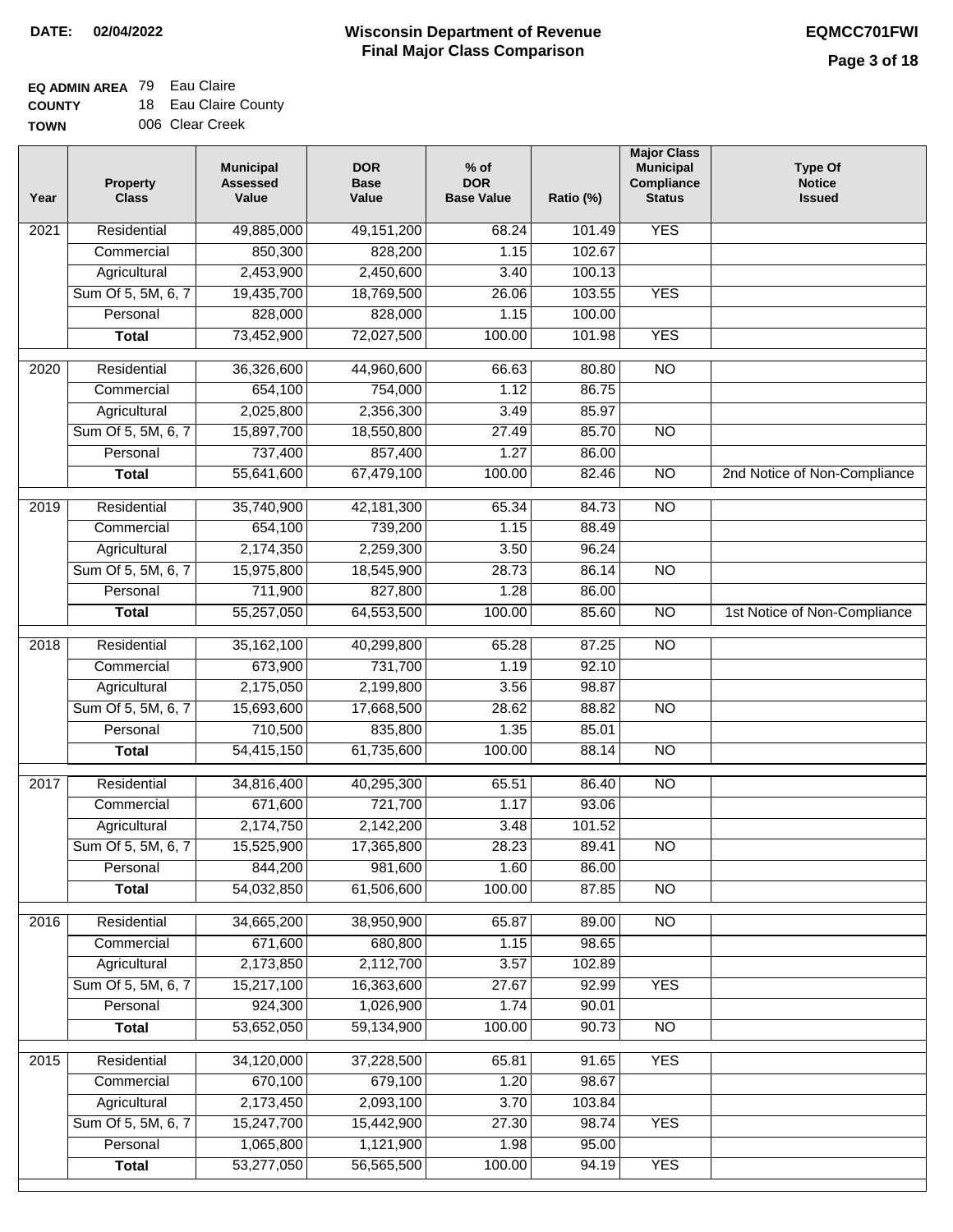### **EQ ADMIN AREA** 79 Eau Claire

| <b>COUNTY</b> |  | 18 Eau Claire County |
|---------------|--|----------------------|
|---------------|--|----------------------|

| Year             | <b>Property</b><br><b>Class</b> | <b>Municipal</b><br><b>Assessed</b><br>Value | <b>DOR</b><br><b>Base</b><br>Value | $%$ of<br><b>DOR</b><br><b>Base Value</b> | Ratio (%) | <b>Major Class</b><br><b>Municipal</b><br>Compliance<br><b>Status</b> | <b>Type Of</b><br><b>Notice</b><br><b>Issued</b> |
|------------------|---------------------------------|----------------------------------------------|------------------------------------|-------------------------------------------|-----------|-----------------------------------------------------------------------|--------------------------------------------------|
| 2021             | Residential                     | 43,608,400                                   | 53,042,300                         | 65.91                                     | 82.21     | $\overline{NO}$                                                       |                                                  |
|                  | Commercial                      | 349,900                                      | 486,900                            | 0.60                                      | 71.86     |                                                                       |                                                  |
|                  | Agricultural                    | 1,582,850                                    | 1,805,400                          | 2.24                                      | 87.67     |                                                                       |                                                  |
|                  | Sum Of 5, 5M, 6, 7              | 20,843,600                                   | 24, 261, 700                       | 30.15                                     | 85.91     | $\overline{NO}$                                                       |                                                  |
|                  | Personal                        | 777,220                                      | 883,200                            | 1.10                                      | 88.00     |                                                                       |                                                  |
|                  | <b>Total</b>                    | 67,161,970                                   | 80,479,500                         | 100.00                                    | 83.45     | $\overline{NO}$                                                       | 1st Notice of Non-Compliance                     |
| $\frac{1}{2020}$ | Residential                     | 42,766,000                                   | 48,256,400                         | 63.83                                     | 88.62     | $\overline{NO}$                                                       |                                                  |
|                  | Commercial                      | 349,900                                      | 463,700                            | 0.61                                      | 75.46     |                                                                       |                                                  |
|                  | Agricultural                    | 1,547,300                                    | 1,738,800                          | 2.30                                      | 88.99     |                                                                       |                                                  |
|                  | Sum Of 5, 5M, 6, 7              | 20,827,200                                   | 24,239,900                         | 32.06                                     | 85.92     | <b>NO</b>                                                             |                                                  |
|                  | Personal                        | 802,412                                      | 901,600                            | 1.19                                      | 89.00     |                                                                       |                                                  |
|                  | <b>Total</b>                    | 66,292,812                                   | 75,600,400                         | 100.00                                    | 87.69     | $\overline{NO}$                                                       |                                                  |
|                  |                                 |                                              |                                    |                                           |           |                                                                       |                                                  |
| $\frac{1}{2019}$ | Residential                     | 41,821,400                                   | 46,353,000                         | 63.26                                     | 90.22     | <b>YES</b>                                                            |                                                  |
|                  | Commercial                      | 349,900                                      | 454,600                            | 0.62                                      | 76.97     |                                                                       |                                                  |
|                  | Agricultural                    | 1,463,950                                    | 1,665,400                          | 2.27                                      | 87.90     |                                                                       |                                                  |
|                  | Sum Of 5, 5M, 6, 7              | 20,803,550                                   | 23,902,800                         | 32.62                                     | 87.03     | $\overline{NO}$                                                       |                                                  |
|                  | Personal                        | 810,106                                      | 895,200                            | 1.22                                      | 90.49     |                                                                       |                                                  |
|                  | <b>Total</b>                    | 65,248,906                                   | 73,271,000                         | 100.00                                    | 89.05     | $\overline{NO}$                                                       |                                                  |
| 2018             | Residential                     | 41,257,000                                   | 44,858,400                         | 63.15                                     | 91.97     | <b>YES</b>                                                            |                                                  |
|                  | Commercial                      | 345,000                                      | 431,900                            | 0.61                                      | 79.88     |                                                                       |                                                  |
|                  | Agricultural                    | 1,465,250                                    | 1,621,600                          | 2.28                                      | 90.36     |                                                                       |                                                  |
|                  | Sum Of 5, 5M, 6, 7              | 20,405,200                                   | 23,256,000                         | 32.74                                     | 87.74     | <b>NO</b>                                                             |                                                  |
|                  | Personal                        | 811,253                                      | 865,900                            | 1.22                                      | 93.69     |                                                                       |                                                  |
|                  | <b>Total</b>                    | 64,283,703                                   | 71,033,800                         | 100.00                                    | 90.50     | N <sub>O</sub>                                                        |                                                  |
| 2017             | Residential                     | 40,580,100                                   | 44,600,100                         | 64.54                                     | 90.99     | <b>YES</b>                                                            |                                                  |
|                  | Commercial                      | 345,000                                      | 427,600                            | 0.62                                      | 80.68     |                                                                       |                                                  |
|                  | Agricultural                    | 1,466,650                                    | 1,585,400                          | 2.29                                      | 92.51     |                                                                       |                                                  |
|                  | Sum Of 5, 5M, 6, 7              | 20,365,100                                   | 21,542,900                         | 31.17                                     | 94.53     | <b>YES</b>                                                            |                                                  |
|                  | Personal                        | 858,093                                      | 953,100                            | 1.38                                      | 90.03     |                                                                       |                                                  |
|                  | <b>Total</b>                    | 63,614,943                                   | 69,109,100                         | 100.00                                    | 92.05     | <b>YES</b>                                                            |                                                  |
| 2016             | Residential                     | 39,632,300                                   | 45,373,300                         | 65.37                                     | 87.35     | N <sub>O</sub>                                                        |                                                  |
|                  | Commercial                      | 345,000                                      | 403,400                            | 0.58                                      | 85.52     |                                                                       |                                                  |
|                  | Agricultural                    | 1,465,750                                    | 1,561,500                          | 2.25                                      | 93.87     |                                                                       |                                                  |
|                  | Sum Of 5, 5M, 6, 7              | 20,339,400                                   | 21,121,000                         | 30.43                                     | 96.30     | <b>YES</b>                                                            |                                                  |
|                  | Personal                        | 889,931                                      | 946,700                            | 1.36                                      | 94.00     |                                                                       |                                                  |
|                  | <b>Total</b>                    | 62,672,381                                   | 69,405,900                         | 100.00                                    | 90.30     | $\overline{NO}$                                                       |                                                  |
| 2015             | Residential                     | 39,039,900                                   | 43,039,600                         | 64.95                                     | 90.71     | <b>YES</b>                                                            |                                                  |
|                  | Commercial                      | 345,000                                      | 403,400                            | 0.61                                      | 85.52     |                                                                       |                                                  |
|                  | Agricultural                    | 1,469,550                                    | 1,530,200                          | 2.31                                      | 96.04     |                                                                       |                                                  |
|                  | Sum Of 5, 5M, 6, 7              | 20,480,550                                   | 20,515,100                         | 30.96                                     | 99.83     | <b>YES</b>                                                            |                                                  |
|                  | Personal                        | 747,417                                      | 778,600                            | 1.17                                      | 95.99     |                                                                       |                                                  |
|                  | <b>Total</b>                    | 62,082,417                                   | 66,266,900                         | 100.00                                    | 93.69     | <b>YES</b>                                                            |                                                  |
|                  |                                 |                                              |                                    |                                           |           |                                                                       |                                                  |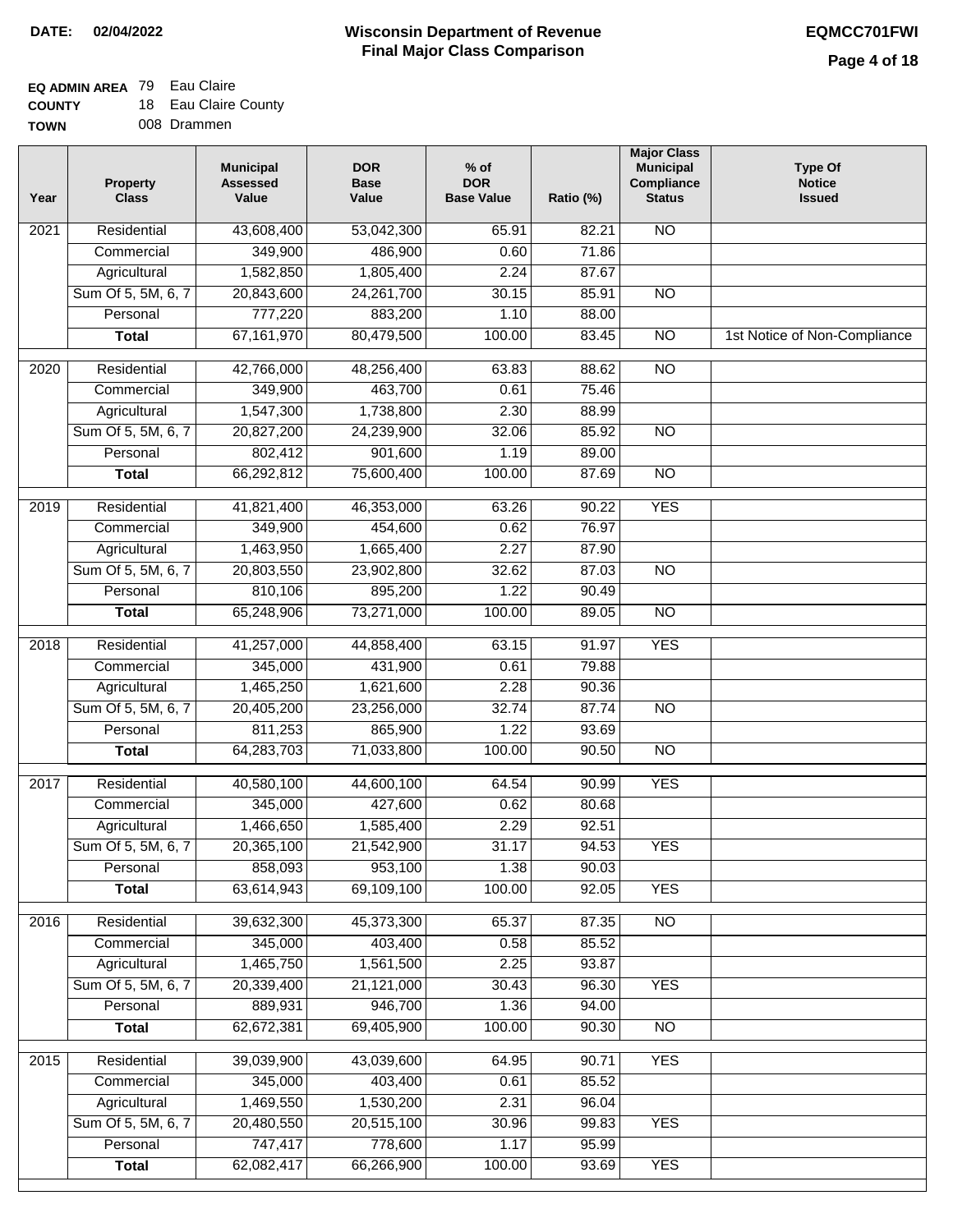## **EQ ADMIN AREA** 79 Eau Claire

| <b>COUNTY</b> | 18 Eau Claire County |
|---------------|----------------------|
|---------------|----------------------|

**TOWN** 010 Fairchild

| Year              | <b>Property</b><br><b>Class</b> | <b>Municipal</b><br><b>Assessed</b><br>Value | <b>DOR</b><br><b>Base</b><br>Value | % of<br><b>DOR</b><br><b>Base Value</b> | Ratio (%) | <b>Major Class</b><br><b>Municipal</b><br>Compliance<br><b>Status</b> | <b>Type Of</b><br><b>Notice</b><br><b>Issued</b> |
|-------------------|---------------------------------|----------------------------------------------|------------------------------------|-----------------------------------------|-----------|-----------------------------------------------------------------------|--------------------------------------------------|
| $\overline{202}1$ | Residential                     | 11,536,150                                   | 14,893,300                         | 38.80                                   | 77.46     | <b>NO</b>                                                             |                                                  |
|                   | Commercial                      | 1,340,100                                    | 1,607,300                          | 4.19                                    | 83.38     |                                                                       |                                                  |
|                   | Agricultural                    | 666,150                                      | 768,500                            | 2.00                                    | 86.68     |                                                                       |                                                  |
|                   | Sum Of 5, 5M, 6, 7              | 13,975,300                                   | 15,680,400                         | 40.86                                   | 89.13     | $\overline{NO}$                                                       |                                                  |
|                   | Personal                        | 4,724,889                                    | 5,430,900                          | 14.15                                   | 87.00     | $\overline{NO}$                                                       |                                                  |
|                   | <b>Total</b>                    | 32,242,589                                   | 38,380,400                         | 100.00                                  | 84.01     | $\overline{NO}$                                                       |                                                  |
| $\overline{2020}$ | Residential                     | 11,475,350                                   | 13,728,400                         | 42.02                                   | 83.59     | $\overline{NO}$                                                       |                                                  |
|                   | Commercial                      | 1,311,100                                    | 1,499,100                          | 4.59                                    | 87.46     |                                                                       |                                                  |
|                   | Agricultural                    | 667,250                                      | 740,700                            | 2.27                                    | 90.08     |                                                                       |                                                  |
|                   | Sum Of 5, 5M, 6, 7              | 13,737,200                                   | 15,415,700                         | 47.18                                   | 89.11     | $\overline{NO}$                                                       |                                                  |
|                   | Personal                        | 1,145,986                                    | 1,287,600                          | 3.94                                    | 89.00     |                                                                       |                                                  |
|                   | <b>Total</b>                    | 28,336,886                                   | 32,671,500                         | 100.00                                  | 86.73     | $\overline{NO}$                                                       |                                                  |
| $\frac{2019}{ }$  | Residential                     | 11,125,150                                   | 12,359,700                         | 39.47                                   | 90.01     | <b>YES</b>                                                            |                                                  |
|                   | Commercial                      | 1,291,800                                    | 1,448,400                          | 4.63                                    | 89.19     |                                                                       |                                                  |
|                   | Agricultural                    | 648,350                                      | 712,400                            | 2.28                                    | 91.01     |                                                                       |                                                  |
|                   | Sum Of 5, 5M, 6, 7              | 13,600,600                                   | 15,147,500                         | 48.38                                   | 89.79     | $\overline{NO}$                                                       |                                                  |
|                   | Personal                        | 1,491,080                                    | 1,643,100                          | 5.25                                    | 90.75     |                                                                       |                                                  |
|                   | <b>Total</b>                    | 28,156,980                                   | 31,311,100                         | 100.00                                  | 89.93     | $\overline{NO}$                                                       |                                                  |
| 2018              | Residential                     | 10,857,550                                   | 12,062,900                         | 39.16                                   | 90.01     | <b>YES</b>                                                            |                                                  |
|                   | Commercial                      | 1,228,000                                    | 1,325,100                          | 4.30                                    | 92.67     |                                                                       |                                                  |
|                   | Agricultural                    | 648,350                                      | 691,800                            | 2.25                                    | 93.72     |                                                                       |                                                  |
|                   | Sum Of 5, 5M, 6, 7              | 13,650,900                                   | 15,059,200                         | 48.89                                   | 90.65     | <b>YES</b>                                                            |                                                  |
|                   | Personal                        | 1,570,295                                    | 1,665,600                          | 5.41                                    | 94.28     |                                                                       |                                                  |
|                   | <b>Total</b>                    | 27,955,095                                   | 30,804,600                         | 100.00                                  | 90.75     | <b>YES</b>                                                            |                                                  |
| $\overline{2017}$ | Residential                     | 10,830,450                                   | 10,882,200                         | 36.24                                   | 99.52     | <b>YES</b>                                                            |                                                  |
|                   | Commercial                      | 1,181,900                                    | 1,263,600                          | 4.21                                    | 93.53     |                                                                       |                                                  |
|                   | Agricultural                    | 648,850                                      | 676,300                            | 2.25                                    | 95.94     |                                                                       |                                                  |
|                   | Sum Of 5, 5M, 6, 7              | 13,447,800                                   | 14,872,800                         | 49.54                                   | 90.42     | <b>YES</b>                                                            |                                                  |
|                   | Personal                        | 2,197,695                                    | 2,329,600                          | 7.76                                    | 94.34     |                                                                       |                                                  |
|                   | <b>Total</b>                    | 28,306,695                                   | 30,024,500                         | 100.00                                  | 94.28     | <b>YES</b>                                                            |                                                  |
| 2016              | Residential                     | 10,802,150                                   | 11,081,300                         | 36.38                                   | 97.48     | <b>YES</b>                                                            |                                                  |
|                   | Commercial                      | 1,202,300                                    | 1,192,000                          | 3.91                                    | 100.86    |                                                                       |                                                  |
|                   | Agricultural                    | 650,550                                      | 666,700                            | 2.19                                    | 97.58     |                                                                       |                                                  |
|                   | Sum Of 5, 5M, 6, 7              | 13,677,400                                   | 15,043,200                         | 49.39                                   | 90.92     | <b>YES</b>                                                            |                                                  |
|                   | Personal                        | 2,399,100                                    | 2,473,300                          | 8.12                                    | 97.00     |                                                                       |                                                  |
|                   | <b>Total</b>                    | 28,731,500                                   | 30,456,500                         | 100.00                                  | 94.34     | <b>YES</b>                                                            |                                                  |
| 2015              | Residential                     | 10,357,050                                   | 10,821,900                         | 36.82                                   | 95.70     | <b>YES</b>                                                            |                                                  |
|                   | Commercial                      | 935,500                                      | 917,000                            | 3.12                                    | 102.02    |                                                                       |                                                  |
|                   | Agricultural                    | 649,550                                      | 659,100                            | 2.24                                    | 98.55     |                                                                       |                                                  |
|                   | Sum Of 5, 5M, 6, 7              | 13,438,600                                   | 13,972,800                         | 47.54                                   | 96.18     | <b>YES</b>                                                            |                                                  |
|                   | Personal                        | 3,053,600                                    | 3,023,300                          | 10.29                                   | 101.00    | <b>YES</b>                                                            |                                                  |
|                   | <b>Total</b>                    | 28,434,300                                   | 29,394,100                         | 100.00                                  | 96.73     | <b>YES</b>                                                            |                                                  |
|                   |                                 |                                              |                                    |                                         |           |                                                                       |                                                  |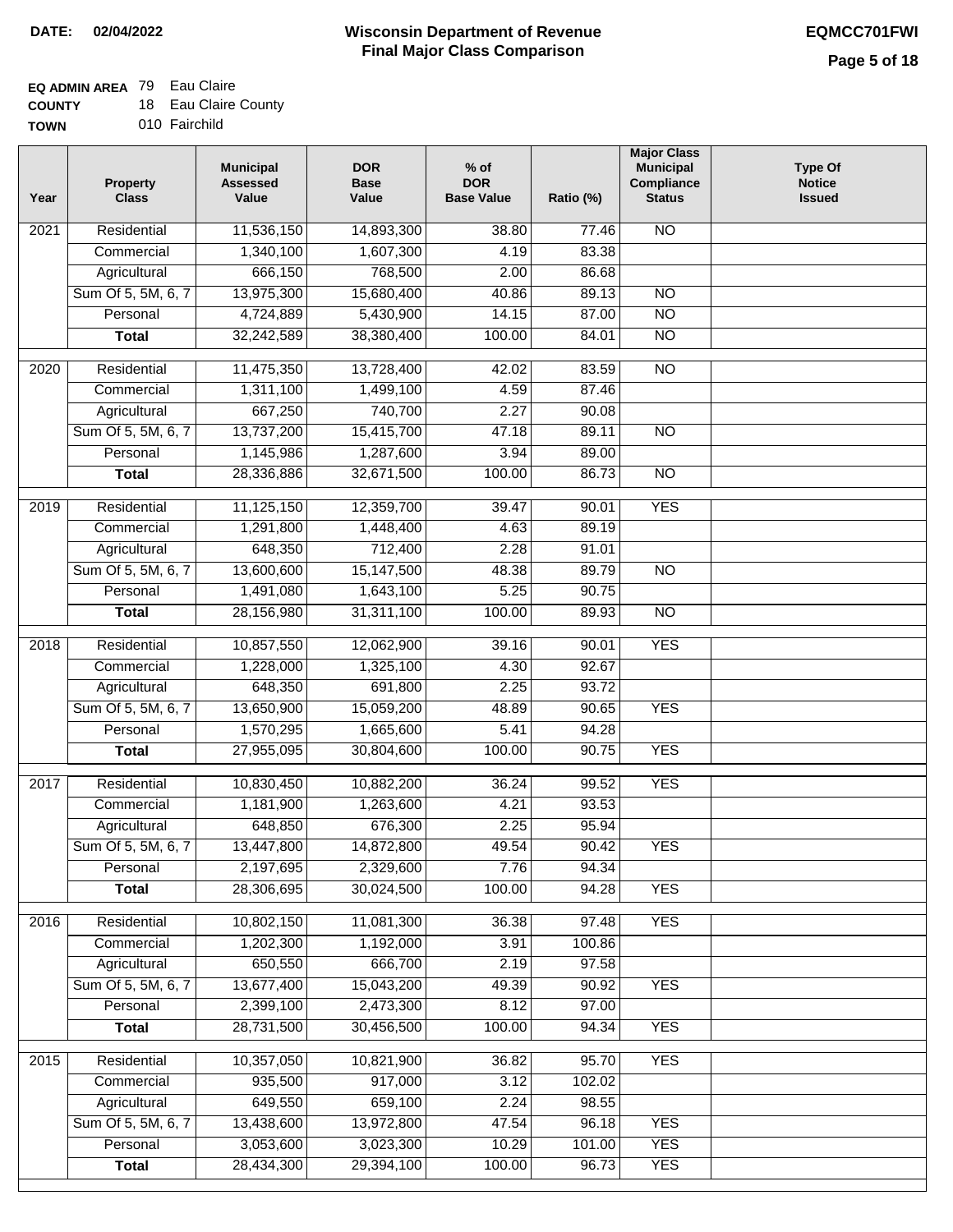### **EQ ADMIN AREA** 79 Eau Claire

| <b>COUNTY</b> |  | 18 Eau Claire County |  |
|---------------|--|----------------------|--|
|---------------|--|----------------------|--|

**TOWN** 012 Lincoln

| Year              | <b>Property</b><br><b>Class</b> | <b>Municipal</b><br><b>Assessed</b><br>Value | <b>DOR</b><br><b>Base</b><br>Value | $%$ of<br><b>DOR</b><br><b>Base Value</b> | Ratio (%) | <b>Major Class</b><br><b>Municipal</b><br>Compliance<br><b>Status</b> | <b>Type Of</b><br><b>Notice</b><br><b>Issued</b> |
|-------------------|---------------------------------|----------------------------------------------|------------------------------------|-------------------------------------------|-----------|-----------------------------------------------------------------------|--------------------------------------------------|
| 2021              | Residential                     | 79,897,900                                   | 78,537,800                         | 67.88                                     | 101.73    | <b>YES</b>                                                            |                                                  |
|                   | Commercial                      | 1,102,500                                    | 1,119,000                          | 0.97                                      | 98.53     |                                                                       |                                                  |
|                   | Agricultural                    | 3,631,600                                    | 3,632,200                          | 3.14                                      | 99.98     |                                                                       |                                                  |
|                   | Sum Of 5, 5M, 6, 7              | 33,317,800                                   | 32, 142, 100                       | 27.78                                     | 103.66    | <b>YES</b>                                                            |                                                  |
|                   | Personal                        | 273,200                                      | 273,200                            | 0.24                                      | 100.00    |                                                                       |                                                  |
|                   | <b>Total</b>                    | 118,223,000                                  | 115,704,300                        | 100.00                                    | 102.18    | <b>YES</b>                                                            |                                                  |
| 2020              | Residential                     | 60,061,200                                   | 71,181,300                         | 66.40                                     | 84.38     | $\overline{NO}$                                                       |                                                  |
|                   | Commercial                      | 855,900                                      | 961,600                            | 0.90                                      | 89.01     |                                                                       |                                                  |
|                   | Agricultural                    | 3,089,900                                    | 3,636,200                          | 3.39                                      | 84.98     |                                                                       |                                                  |
|                   | Sum Of 5, 5M, 6, 7              | 28,363,100                                   | 31,140,600                         | 29.05                                     | 91.08     | <b>YES</b>                                                            |                                                  |
|                   | Personal                        | 241,200                                      | 283,800                            | 0.26                                      | 84.99     |                                                                       |                                                  |
|                   | <b>Total</b>                    | 92,611,300                                   | 107,203,500                        | 100.00                                    | 86.39     | $\overline{NO}$                                                       | 1st Notice of Non-Compliance                     |
|                   |                                 |                                              |                                    |                                           |           |                                                                       |                                                  |
| 2019              | Residential                     | 59,176,900                                   | 68,094,000                         | 65.48                                     | 86.90     | $\overline{10}$                                                       |                                                  |
|                   | Commercial                      | 855,900                                      | 942,800                            | 0.91                                      | 90.78     |                                                                       |                                                  |
|                   | Agricultural                    | 3,138,200                                    | 3,486,300                          | 3.35                                      | 90.02     |                                                                       |                                                  |
|                   | Sum Of 5, 5M, 6, 7              | 28,423,900                                   | 31,190,600                         | 30.00                                     | 91.13     | <b>YES</b>                                                            |                                                  |
|                   | Personal                        | 244,500                                      | 271,600                            | 0.26                                      | 90.02     |                                                                       |                                                  |
|                   | <b>Total</b>                    | 91,839,400                                   | 103,985,300                        | 100.00                                    | 88.32     | <b>NO</b>                                                             |                                                  |
| $\overline{2018}$ | Residential                     | 58,342,300                                   | 65,210,800                         | 65.21                                     | 89.47     | $\overline{10}$                                                       |                                                  |
|                   | Commercial                      | 855,900                                      | 906,600                            | 0.91                                      | 94.41     |                                                                       |                                                  |
|                   | Agricultural                    | 3,063,000                                    | 3,398,500                          | 3.40                                      | 90.13     |                                                                       |                                                  |
|                   | Sum Of 5, 5M, 6, 7              | 28,582,400                                   | 30,201,800                         | 30.20                                     | 94.64     | <b>YES</b>                                                            |                                                  |
|                   | Personal                        | 254,400                                      | 282,600                            | 0.28                                      | 90.02     |                                                                       |                                                  |
|                   | <b>Total</b>                    | 91,098,000                                   | 100,000,300                        | 100.00                                    | 91.10     | <b>NO</b>                                                             |                                                  |
| 2017              | Residential                     | 56,879,900                                   | 64,883,300                         | 64.91                                     | 87.66     | $\overline{NO}$                                                       |                                                  |
|                   | Commercial                      | 855,900                                      | 897,600                            | 0.90                                      | 95.35     |                                                                       |                                                  |
|                   | Agricultural                    | 2,978,000                                    | 3,309,300                          | 3.31                                      | 89.99     |                                                                       |                                                  |
|                   | Sum Of 5, 5M, 6, 7              | 29,021,900                                   | 30,700,500                         | 30.71                                     | 94.53     | <b>YES</b>                                                            |                                                  |
|                   | Personal                        | 153,100                                      | 170,100                            | 0.17                                      | 90.01     |                                                                       |                                                  |
|                   | <b>Total</b>                    | 89,888,800                                   | 99,960,800                         | 100.00                                    | 89.92     | $\overline{NO}$                                                       |                                                  |
| 2016              |                                 |                                              |                                    |                                           | 93.74     | <b>YES</b>                                                            |                                                  |
|                   | Residential<br>Commercial       | 55,483,000<br>855,900                        | 59,188,600<br>846,800              | 62.11<br>0.89                             | 101.07    |                                                                       |                                                  |
|                   | Agricultural                    | 3,132,300                                    | 3,263,200                          | 3.42                                      | 95.99     |                                                                       |                                                  |
|                   | Sum Of 5, 5M, 6, 7              | 29,194,300                                   | 31,846,700                         | 33.42                                     | 91.67     | <b>YES</b>                                                            |                                                  |
|                   | Personal                        | 143,600                                      | 149,600                            | 0.16                                      | 95.99     |                                                                       |                                                  |
|                   | <b>Total</b>                    | 88,809,100                                   | 95,294,900                         | 100.00                                    | 93.19     | <b>YES</b>                                                            |                                                  |
|                   |                                 |                                              |                                    |                                           |           |                                                                       |                                                  |
| 2015              | Residential                     | 54,484,700                                   | 55,382,100                         | 61.19                                     | 98.38     | <b>YES</b>                                                            |                                                  |
|                   | Commercial                      | 853,800                                      | 844,700                            | 0.93                                      | 101.08    |                                                                       |                                                  |
|                   | Agricultural                    | 3,237,200                                    | 3,236,200                          | 3.58                                      | 100.03    |                                                                       |                                                  |
|                   | Sum Of 5, 5M, 6, 7              | 29,223,700                                   | 30,762,600                         | 33.99                                     | 95.00     | <b>YES</b>                                                            |                                                  |
|                   | Personal                        | 285,700                                      | 285,700                            | 0.32                                      | 100.00    |                                                                       |                                                  |
|                   | <b>Total</b>                    | 88,085,100                                   | 90,511,300                         | 100.00                                    | 97.32     | <b>YES</b>                                                            |                                                  |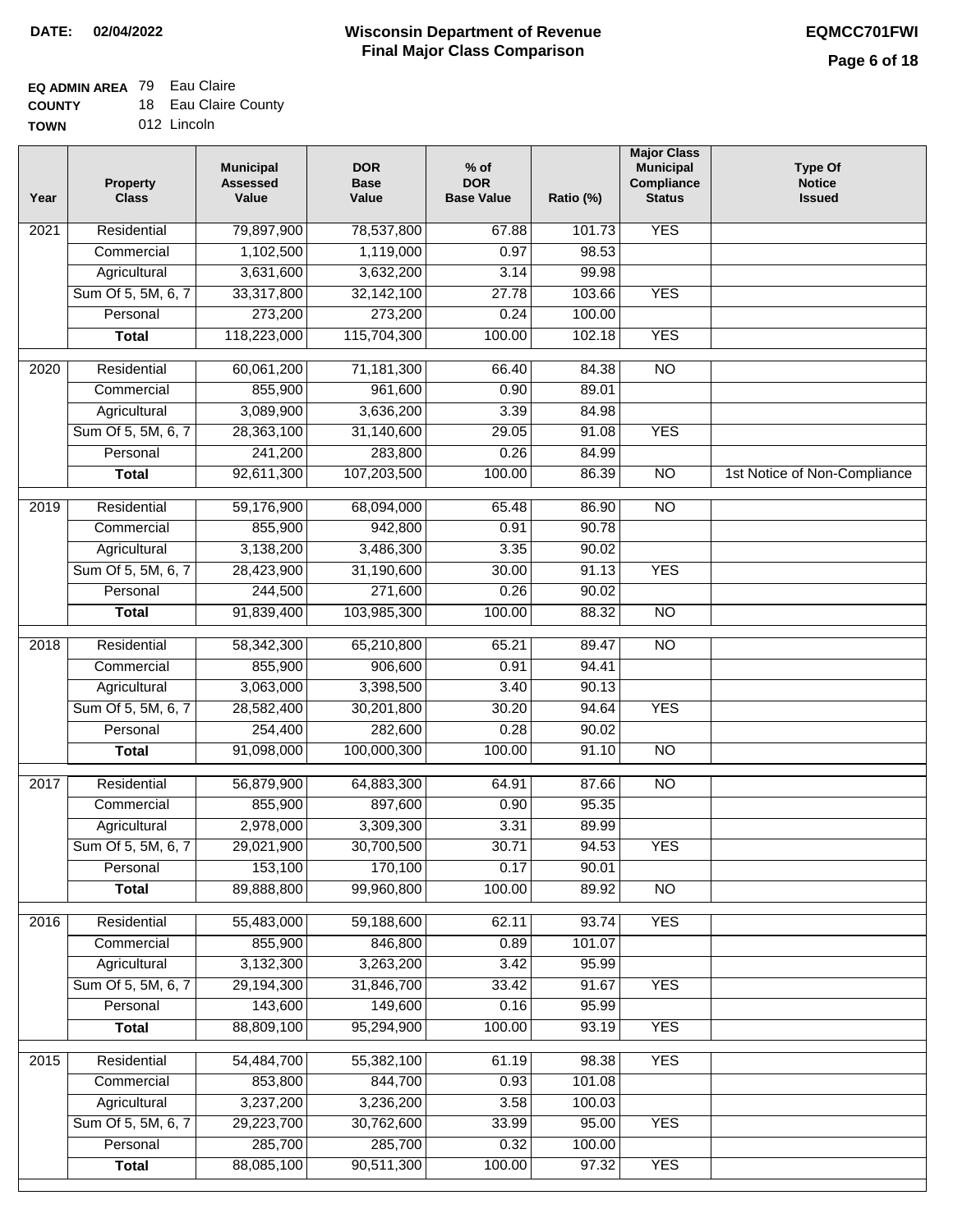### **EQ ADMIN AREA** 79 Eau Claire

| <b>COUNTY</b> | 18 Eau Claire County |
|---------------|----------------------|
| <b>TOWN</b>   | 014 Ludington        |

014 Ludington

| Year              | <b>Property</b><br><b>Class</b> | <b>Municipal</b><br><b>Assessed</b><br>Value | <b>DOR</b><br><b>Base</b><br>Value | $%$ of<br><b>DOR</b><br><b>Base Value</b> | Ratio (%)       | <b>Major Class</b><br><b>Municipal</b><br>Compliance<br><b>Status</b> | <b>Type Of</b><br><b>Notice</b><br><b>Issued</b> |
|-------------------|---------------------------------|----------------------------------------------|------------------------------------|-------------------------------------------|-----------------|-----------------------------------------------------------------------|--------------------------------------------------|
| $\overline{202}1$ | Residential                     | 70,087,900                                   | 76,116,600                         | 69.70                                     | 92.08           | <b>YES</b>                                                            |                                                  |
|                   | Commercial                      | 1,176,400                                    | 1,294,400                          | 1.19                                      | 90.88           |                                                                       |                                                  |
|                   | Agricultural                    | 1,066,900                                    | 1,121,800                          | 1.03                                      | 95.11           |                                                                       |                                                  |
|                   | Sum Of 5, 5M, 6, 7              | 28,831,000                                   | 30,152,800                         | 27.61                                     | 95.62           | <b>YES</b>                                                            |                                                  |
|                   | Personal                        | 501,500                                      | 527,900                            | 0.48                                      | 95.00           |                                                                       |                                                  |
|                   | <b>Total</b>                    | 101,663,700                                  | 109,213,500                        | 100.00                                    | 93.09           | <b>YES</b>                                                            |                                                  |
| $\overline{2020}$ | Residential                     | 69,475,100                                   | 69,883,000                         | 68.79                                     | 99.42           | <b>YES</b>                                                            |                                                  |
|                   | Commercial                      | 1,164,400                                    | 1,220,800                          | 1.20                                      | 95.38           |                                                                       |                                                  |
|                   | Agricultural                    | 1,080,700                                    | 1,078,000                          | 1.06                                      | 100.25          |                                                                       |                                                  |
|                   | Sum Of 5, 5M, 6, 7              | 28,729,400                                   | 29,206,500                         | 28.75                                     | 98.37           | <b>YES</b>                                                            |                                                  |
|                   | Personal                        | 200,700                                      | 200,700                            | 0.20                                      | 100.00          |                                                                       |                                                  |
|                   | <b>Total</b>                    | 100,650,300                                  | 101,589,000                        | 100.00                                    | 99.08           | <b>YES</b>                                                            |                                                  |
|                   |                                 |                                              |                                    |                                           | 100.44          |                                                                       |                                                  |
| 2019              | Residential<br>Commercial       | 68,691,300                                   | 68,387,600                         | 67.46                                     |                 | <b>YES</b>                                                            |                                                  |
|                   |                                 | 1,140,100                                    | 1,173,100                          | 1.16                                      | 97.19           |                                                                       |                                                  |
|                   | Agricultural                    | 1,035,600                                    | 1,035,600                          | 1.02<br>30.18                             | 100.00<br>95.30 | <b>YES</b>                                                            |                                                  |
|                   | Sum Of 5, 5M, 6, 7<br>Personal  | 29,156,000<br>178,200                        | 30,593,800<br>178,200              | 0.18                                      | 100.00          |                                                                       |                                                  |
|                   |                                 |                                              |                                    |                                           |                 | <b>YES</b>                                                            |                                                  |
|                   | <b>Total</b>                    | 100,201,200                                  | 101,368,300                        | 100.00                                    | 98.85           |                                                                       |                                                  |
| 2018              | Residential                     | 55,379,500                                   | 66,704,400                         | 70.29                                     | 83.02           | $\overline{10}$                                                       |                                                  |
|                   | Commercial                      | 1,076,500                                    | 1,257,100                          | 1.32                                      | 85.63           |                                                                       |                                                  |
|                   | Agricultural                    | 1,081,600                                    | 1,200,000                          | 1.26                                      | 90.13           |                                                                       |                                                  |
|                   | Sum Of 5, 5M, 6, 7              | 19,578,200                                   | 25,544,100                         | 26.92                                     | 76.64           | $\overline{3}$                                                        |                                                  |
|                   | Personal                        | 168,600                                      | 187,400                            | 0.20                                      | 89.97           |                                                                       |                                                  |
|                   | <b>Total</b>                    | 77,284,400                                   | 94,893,000                         | 100.00                                    | 81.44           | $\overline{10}$                                                       | 1st Notice of Non-Compliance                     |
| 2017              | Residential                     | 55,190,700                                   | 66,373,300                         | 71.87                                     | 83.15           | <b>NO</b>                                                             |                                                  |
|                   | Commercial                      | 1,076,500                                    | 1,244,600                          | 1.35                                      | 86.49           |                                                                       |                                                  |
|                   | Agricultural                    | 1,060,000                                    | 1,176,700                          | 1.27                                      | 90.08           |                                                                       |                                                  |
|                   | Sum Of 5, 5M, 6, 7              | 20,319,200                                   | 23,442,700                         | 25.38                                     | 86.68           | <b>NO</b>                                                             |                                                  |
|                   | Personal                        | 101,500                                      | 112,800                            | 0.12                                      | 89.98           |                                                                       |                                                  |
|                   | <b>Total</b>                    | 77,747,900                                   | 92,350,100                         | 100.00                                    | 84.19           | <b>NO</b>                                                             |                                                  |
| 2016              | Residential                     | 54,315,500                                   | 59,472,200                         | 69.37                                     | 91.33           | <b>YES</b>                                                            |                                                  |
|                   | Commercial                      | 1,076,500                                    | 1,174,200                          | 1.37                                      | 91.68           |                                                                       |                                                  |
|                   | Agricultural                    | 1,068,800                                    | 1,159,700                          | 1.35                                      | 92.16           |                                                                       |                                                  |
|                   | Sum Of 5, 5M, 6, 7              | 20,331,900                                   | 23,631,900                         | 27.56                                     | 86.04           | $\overline{NO}$                                                       |                                                  |
|                   | Personal                        | 270,200                                      | 293,800                            | 0.34                                      | 91.97           |                                                                       |                                                  |
|                   | <b>Total</b>                    | 77,062,900                                   | 85,731,800                         | 100.00                                    | 89.89           | $\overline{NO}$                                                       |                                                  |
| 2015              | Residential                     | 53,692,600                                   | 57,083,600                         | 69.03                                     | 94.06           | <b>YES</b>                                                            |                                                  |
|                   | Commercial                      | 1,076,500                                    | 1,174,200                          | 1.42                                      | 91.68           |                                                                       |                                                  |
|                   | Agricultural                    | 1,099,400                                    | 1,155,800                          | 1.40                                      | 95.12           |                                                                       |                                                  |
|                   | Sum Of 5, 5M, 6, 7              | 20,450,600                                   | 22,997,700                         | 27.81                                     | 88.92           | <b>NO</b>                                                             |                                                  |
|                   | Personal                        | 264,000                                      | 277,800                            | 0.34                                      | 95.03           |                                                                       |                                                  |
|                   | <b>Total</b>                    | 76,583,100                                   | 82,689,100                         | 100.00                                    | 92.62           | <b>NO</b>                                                             |                                                  |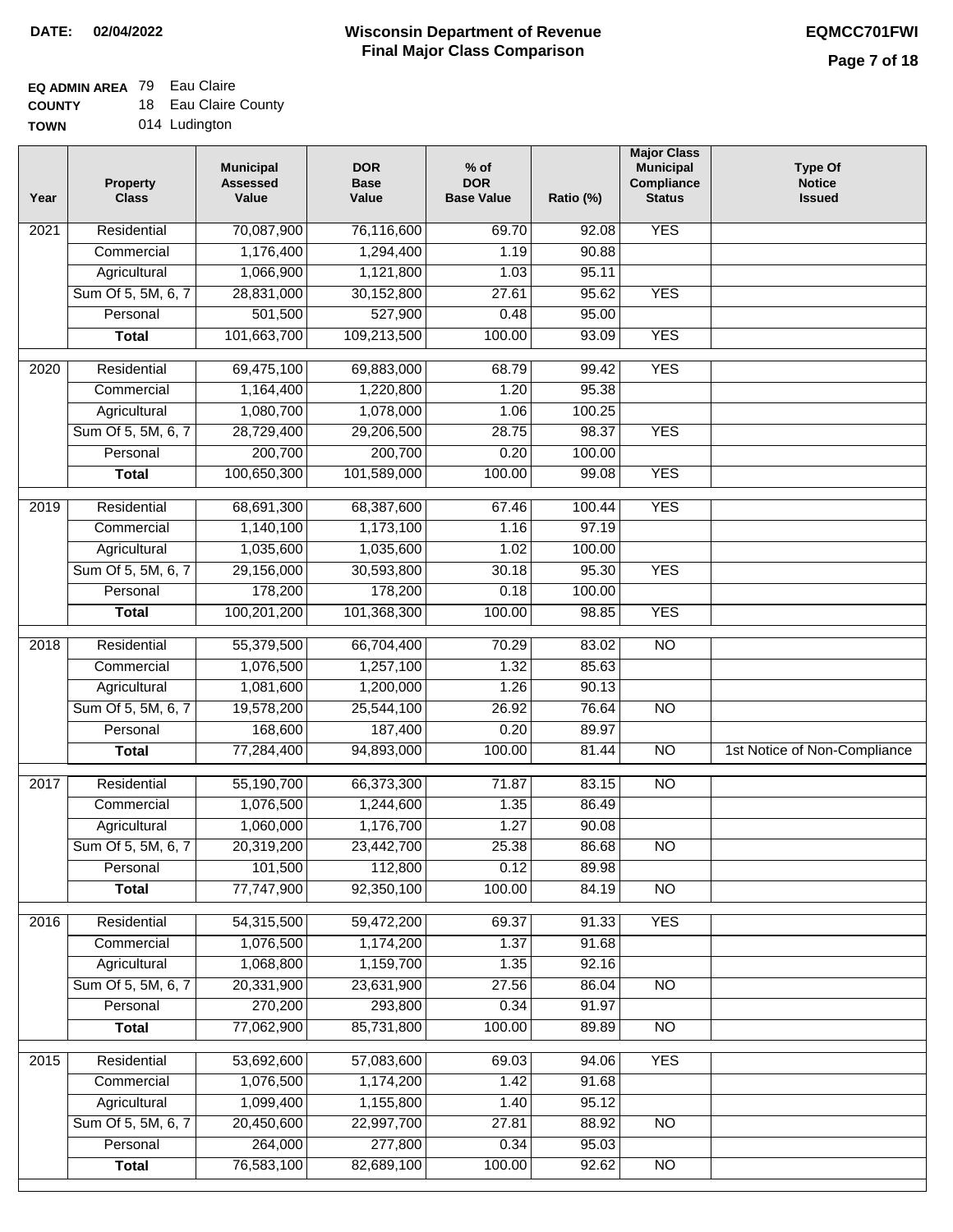### **EQ ADMIN AREA** 79 Eau Claire

**COUNTY TOWN** 18 Eau Claire County

016 Otter Creek

| Year | <b>Property</b><br><b>Class</b> | <b>Municipal</b><br><b>Assessed</b><br>Value | <b>DOR</b><br><b>Base</b><br>Value | $%$ of<br><b>DOR</b><br><b>Base Value</b> | Ratio (%) | <b>Major Class</b><br><b>Municipal</b><br>Compliance<br><b>Status</b> | <b>Type Of</b><br><b>Notice</b><br><b>Issued</b> |
|------|---------------------------------|----------------------------------------------|------------------------------------|-------------------------------------------|-----------|-----------------------------------------------------------------------|--------------------------------------------------|
| 2021 | Residential                     | 13,540,200                                   | 15,710,400                         | 42.09                                     | 86.19     | $\overline{NO}$                                                       |                                                  |
|      | Commercial                      | 28,300                                       | 26,300                             | 0.07                                      | 107.60    |                                                                       |                                                  |
|      | Agricultural                    | 3,036,000                                    | 3,127,900                          | 8.38                                      | 97.06     |                                                                       |                                                  |
|      | Sum Of 5, 5M, 6, 7              | 16,276,900                                   | 17,379,000                         | 46.56                                     | 93.66     | <b>YES</b>                                                            |                                                  |
|      | Personal                        | 1,047,700                                    | 1,080,100                          | 2.89                                      | 97.00     |                                                                       |                                                  |
|      | <b>Total</b>                    | 33,929,100                                   | 37,323,700                         | 100.00                                    | 90.90     | $\overline{NO}$                                                       |                                                  |
|      |                                 |                                              |                                    |                                           |           |                                                                       |                                                  |
| 2020 | Residential                     | 12,949,900                                   | 13,983,300                         | 39.61                                     | 92.61     | <b>YES</b>                                                            |                                                  |
|      | Commercial                      | 28,300                                       | 25,000                             | 0.07                                      | 113.20    |                                                                       |                                                  |
|      | Agricultural                    | 2,917,800                                    | 3,007,800                          | 8.52                                      | 97.01     |                                                                       |                                                  |
|      | Sum Of 5, 5M, 6, 7              | 16,263,000                                   | 17,184,200                         | 48.68                                     | 94.64     | <b>YES</b>                                                            |                                                  |
|      | Personal                        | 1,067,800                                    | 1,100,800                          | 3.12                                      | 97.00     |                                                                       |                                                  |
|      | <b>Total</b>                    | 33,226,800                                   | 35,301,100                         | 100.00                                    | 94.12     | <b>YES</b>                                                            |                                                  |
| 2019 | Residential                     | 12,948,300                                   | 12,946,900                         | 37.65                                     | 100.01    | <b>YES</b>                                                            |                                                  |
|      | Commercial                      | 28,300                                       | 24,500                             | 0.07                                      | 115.51    |                                                                       |                                                  |
|      | Agricultural                    | 2,736,500                                    | 2,892,700                          | 8.41                                      | 94.60     |                                                                       |                                                  |
|      | Sum Of 5, 5M, 6, 7              | 16,620,200                                   | 17,359,400                         | 50.48                                     | 95.74     | <b>YES</b>                                                            |                                                  |
|      | Personal                        | 1,133,100                                    | 1,168,200                          | 3.40                                      | 97.00     |                                                                       |                                                  |
|      | <b>Total</b>                    | 33,466,400                                   | 34,391,700                         | 100.00                                    | 97.31     | <b>YES</b>                                                            |                                                  |
| 2018 | Residential                     | 12,764,700                                   | 12,757,600                         | 37.91                                     | 100.06    | <b>YES</b>                                                            |                                                  |
|      | Commercial                      | 28,300                                       | 23,600                             | 0.07                                      | 119.92    |                                                                       |                                                  |
|      | Agricultural                    | 2,736,400                                    | 2,814,000                          | 8.36                                      | 97.24     |                                                                       |                                                  |
|      | Sum Of 5, 5M, 6, 7              | 16,592,450                                   | 16,948,500                         | 50.36                                     | 97.90     | <b>YES</b>                                                            |                                                  |
|      | Personal                        | 1,112,700                                    | 1,112,700                          | 3.31                                      | 100.00    |                                                                       |                                                  |
|      | <b>Total</b>                    | 33,234,550                                   | 33,656,400                         | 100.00                                    | 98.75     | <b>YES</b>                                                            |                                                  |
| 2017 | Residential                     | 12,737,000                                   | 12,860,700                         | 38.46                                     | 99.04     | <b>YES</b>                                                            |                                                  |
|      | Commercial                      | 23,300                                       | 23,300                             | 0.07                                      | 100.00    |                                                                       |                                                  |
|      | Agricultural                    | 2,708,800                                    | 2,715,700                          | 8.12                                      | 99.75     |                                                                       |                                                  |
|      | Sum Of 5, 5M, 6, 7              | 16,582,300                                   | 16,727,500                         | 50.02                                     | 99.13     | <b>YES</b>                                                            |                                                  |
|      | Personal                        | 1,111,600                                    | 1,111,600                          | 3.32                                      | 100.00    |                                                                       |                                                  |
|      | <b>Total</b>                    | 33,163,000                                   | 33,438,800                         | 100.00                                    | 99.18     | <b>YES</b>                                                            |                                                  |
| 2016 | Residential                     | 10,505,200                                   | 12,572,800                         | 39.93                                     | 83.55     | $\overline{NO}$                                                       |                                                  |
|      | Commercial                      | 0                                            | 0                                  | 0.00                                      | 0.00      |                                                                       |                                                  |
|      | Agricultural                    | 2,827,850                                    | 2,828,700                          | 8.98                                      | 99.97     |                                                                       |                                                  |
|      | Sum Of 5, 5M, 6, 7              | 12,561,500                                   | 14,932,500                         | 47.42                                     | 84.12     | $\overline{NO}$                                                       |                                                  |
|      | Personal                        | 980,500                                      | 1,153,600                          | 3.66                                      | 84.99     |                                                                       |                                                  |
|      | <b>Total</b>                    | 26,875,050                                   | 31,487,600                         | 100.00                                    | 85.35     | $\overline{NO}$                                                       | 2nd Notice of Non-Compliance                     |
| 2015 | Residential                     | 10,489,600                                   | 12,811,000                         | 41.05                                     | 81.88     | N <sub>O</sub>                                                        |                                                  |
|      | Commercial                      | 0                                            | $\Omega$                           | 0.00                                      | 0.00      |                                                                       |                                                  |
|      | Agricultural                    | 2,824,850                                    | 2,796,400                          | 8.96                                      | 101.02    |                                                                       |                                                  |
|      | Sum Of 5, 5M, 6, 7              | 12,546,600                                   | 14,616,500                         | 46.84                                     | 85.84     | $\overline{NO}$                                                       |                                                  |
|      | Personal                        | 863,500                                      | 981,300                            | 3.14                                      | 88.00     |                                                                       |                                                  |
|      | <b>Total</b>                    | 26,724,550                                   | 31,205,200                         | 100.00                                    | 85.64     | $\overline{NO}$                                                       | <b>Training Notice</b>                           |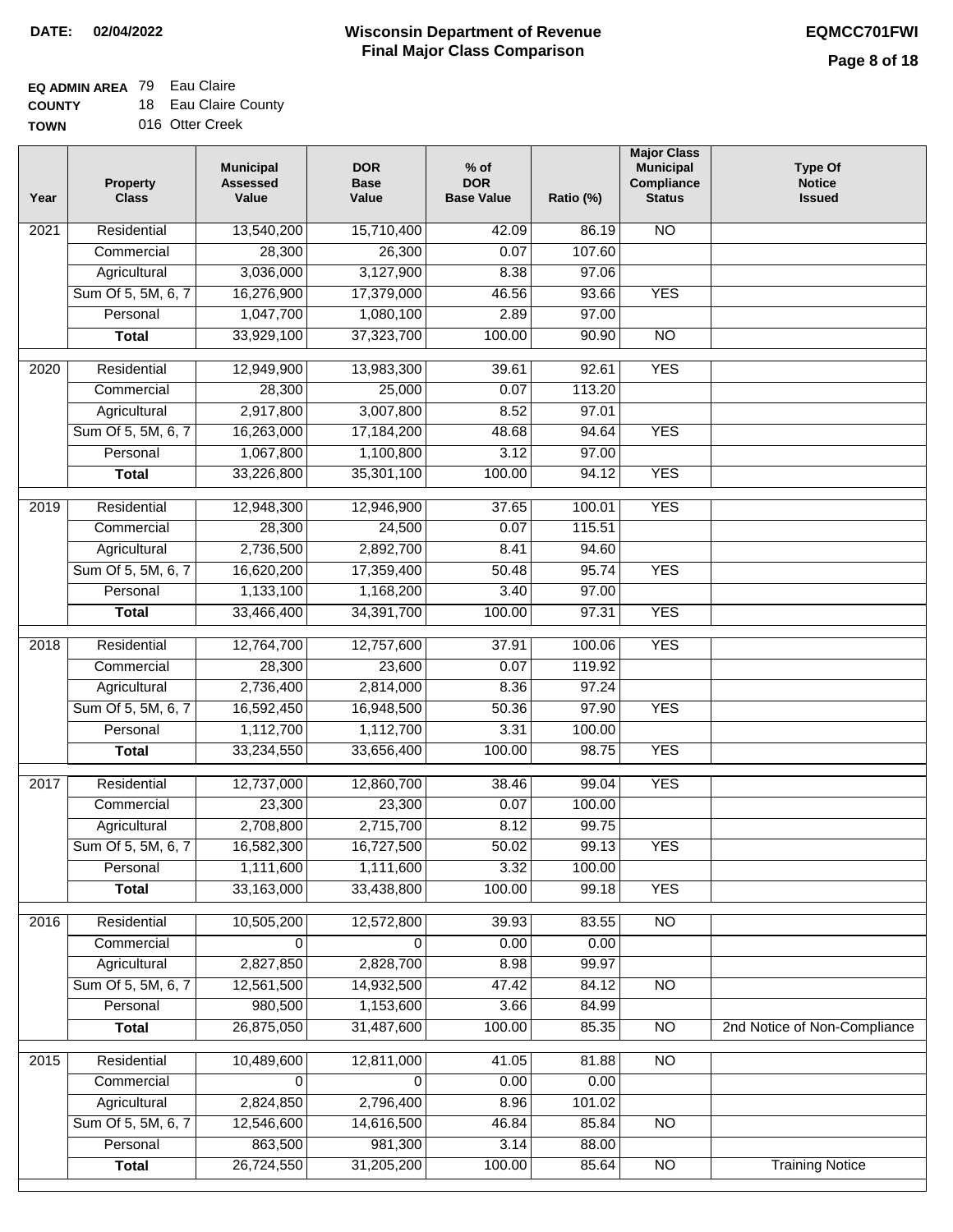## **EQ ADMIN AREA** 79 Eau Claire

**COUNTY TOWN** 18 Eau Claire County 018 Pleasant Valley

| Year | <b>Property</b><br><b>Class</b> | <b>Municipal</b><br><b>Assessed</b><br>Value | <b>DOR</b><br><b>Base</b><br>Value | % of<br><b>DOR</b><br><b>Base Value</b> | Ratio (%) | <b>Major Class</b><br><b>Municipal</b><br>Compliance<br><b>Status</b> | <b>Type Of</b><br><b>Notice</b><br><b>Issued</b> |
|------|---------------------------------|----------------------------------------------|------------------------------------|-----------------------------------------|-----------|-----------------------------------------------------------------------|--------------------------------------------------|
| 2021 | Residential                     | 440,263,900                                  | 436,422,500                        | 88.04                                   | 100.88    | <b>YES</b>                                                            |                                                  |
|      | Commercial                      | 4,072,600                                    | 4,749,500                          | 0.96                                    | 85.75     |                                                                       |                                                  |
|      | Agricultural                    | 2,490,000                                    | 2,487,400                          | 0.50                                    | 100.10    |                                                                       |                                                  |
|      | Sum Of 5, 5M, 6, 7              | 52,978,700                                   | 51,091,100                         | 10.31                                   | 103.69    | <b>YES</b>                                                            |                                                  |
|      | Personal                        | 943,300                                      | 943,300                            | 0.19                                    | 100.00    |                                                                       |                                                  |
|      | <b>Total</b>                    | 500,748,500                                  | 495,693,800                        | 100.00                                  | 101.02    | <b>YES</b>                                                            |                                                  |
| 2020 | Residential                     | 311,241,000                                  | 391, 357, 400                      | 86.01                                   | 79.53     | $\overline{NO}$                                                       |                                                  |
|      |                                 |                                              |                                    |                                         | 77.14     |                                                                       |                                                  |
|      | Commercial                      | 3,831,000                                    | 4,966,000                          | 1.09                                    |           |                                                                       |                                                  |
|      | Agricultural                    | 2,015,500                                    | 2,518,800                          | 0.55                                    | 80.02     |                                                                       |                                                  |
|      | Sum Of 5, 5M, 6, 7              | 44,221,400                                   | 55,221,400                         | 12.14                                   | 80.08     | $\overline{NO}$                                                       |                                                  |
|      | Personal                        | 780,100                                      | 975,100                            | 0.21                                    | 80.00     |                                                                       |                                                  |
|      | <b>Total</b>                    | 362,089,000                                  | 455,038,700                        | 100.00                                  | 79.57     | $\overline{NO}$                                                       | 1st Notice of Non-Compliance                     |
| 2019 | Residential                     | 301,383,300                                  | 350,827,100                        | 84.84                                   | 85.91     | $\overline{NO}$                                                       |                                                  |
|      | Commercial                      | 4,426,500                                    | 5,218,500                          | 1.26                                    | 84.82     |                                                                       |                                                  |
|      | Agricultural                    | 2,521,200                                    | 2,415,000                          | 0.58                                    | 104.40    |                                                                       |                                                  |
|      | Sum Of 5, 5M, 6, 7              | 44,353,500                                   | 54, 137, 200                       | 13.09                                   | 81.93     | $\overline{NO}$                                                       |                                                  |
|      | Personal                        | 777,300                                      | 914,500                            | 0.22                                    | 85.00     |                                                                       |                                                  |
|      | <b>Total</b>                    | 353,461,800                                  | 413,512,300                        | 100.00                                  | 85.48     | $\overline{NO}$                                                       |                                                  |
| 2018 | Residential                     | 292,031,300                                  | 320,688,400                        | 84.27                                   | 91.06     | <b>YES</b>                                                            |                                                  |
|      | Commercial                      | 4,130,900                                    | 4,683,400                          | 1.23                                    | 88.20     |                                                                       |                                                  |
|      | Agricultural                    | 2,528,400                                    | 2,351,700                          | 0.62                                    | 107.51    |                                                                       |                                                  |
|      | Sum Of 5, 5M, 6, 7              | 43,797,300                                   | 51,940,200                         | 13.65                                   | 84.32     | $\overline{10}$                                                       |                                                  |
|      | Personal                        | 813,900                                      | 904,300                            | 0.24                                    | 90.00     |                                                                       |                                                  |
|      | <b>Total</b>                    | 343,301,800                                  | 380,568,000                        | 100.00                                  | 90.21     | <b>NO</b>                                                             |                                                  |
|      |                                 |                                              |                                    |                                         |           |                                                                       |                                                  |
| 2017 | Residential                     | 281,061,500                                  | 306,505,800                        | 84.31                                   | 91.70     | <b>YES</b>                                                            |                                                  |
|      | Commercial                      | 3,784,600                                    | 4,454,500                          | 1.23                                    | 84.96     |                                                                       |                                                  |
|      | Agricultural                    | 2,543,300                                    | 2,310,700                          | 0.64                                    | 110.07    |                                                                       |                                                  |
|      | Sum Of 5, 5M, 6, 7              | 42,648,000                                   | 48,917,900                         | 13.46                                   | 87.18     | <b>NO</b>                                                             |                                                  |
|      | Personal                        | 1,206,100                                    | 1,340,100                          | 0.37                                    | 90.00     |                                                                       |                                                  |
|      | <b>Total</b>                    | 331,243,500                                  | 363,529,000                        | 100.00                                  | 91.12     | <b>NO</b>                                                             |                                                  |
| 2016 | Residential                     | 275,175,000                                  | 294,281,700                        | 84.33                                   | 93.51     | <b>YES</b>                                                            |                                                  |
|      | Commercial                      | 3,803,800                                    | 4,202,300                          | 1.20                                    | 90.52     |                                                                       |                                                  |
|      | Agricultural                    | 2,542,800                                    | 2,278,700                          | 0.65                                    | 111.59    |                                                                       |                                                  |
|      | Sum Of 5, 5M, 6, 7              | 42,356,700                                   | 46,698,000                         | 13.38                                   | 90.70     | <b>YES</b>                                                            |                                                  |
|      | Personal                        | 1,418,150                                    | 1,492,800                          | 0.43                                    | 95.00     |                                                                       |                                                  |
|      | <b>Total</b>                    | 325,296,450                                  | 348,953,500                        | 100.00                                  | 93.22     | <b>YES</b>                                                            |                                                  |
| 2015 | Residential                     | 269,416,300                                  | 288,204,400                        | 84.48                                   | 93.48     | <b>YES</b>                                                            |                                                  |
|      | Commercial                      | 4,163,900                                    | 4,202,300                          | 1.23                                    | 99.09     |                                                                       |                                                  |
|      | Agricultural                    | 2,540,700                                    | 2,246,300                          | 0.66                                    | 113.11    |                                                                       |                                                  |
|      | Sum Of 5, 5M, 6, 7              | 41,819,200                                   | 45,236,000                         | 13.26                                   | 92.45     | <b>YES</b>                                                            |                                                  |
|      | Personal                        | 1,215,530                                    | 1,279,500                          | 0.38                                    | 95.00     |                                                                       |                                                  |
|      | <b>Total</b>                    | 319,155,630                                  | 341, 168, 500                      | 100.00                                  | 93.55     | <b>YES</b>                                                            |                                                  |
|      |                                 |                                              |                                    |                                         |           |                                                                       |                                                  |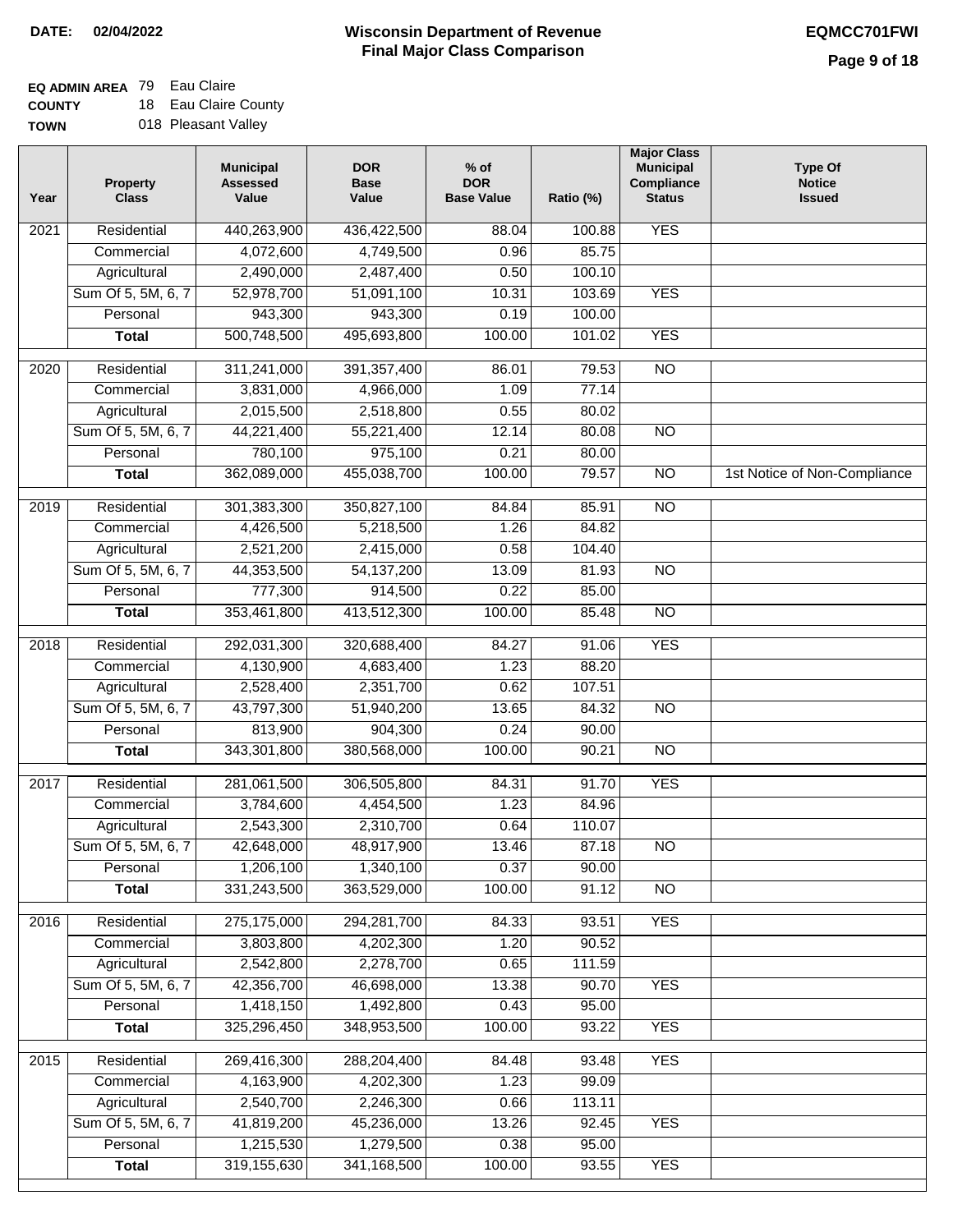## **EQ ADMIN AREA** 79 Eau Claire

| <b>COUNTY</b> | 18 Eau Claire County |
|---------------|----------------------|
| <b>TOWN</b>   | 020 Seymour          |

| 020 Seymour |
|-------------|
|             |

| Year | <b>Property</b><br><b>Class</b> | <b>Municipal</b><br><b>Assessed</b><br>Value | <b>DOR</b><br><b>Base</b><br>Value | $%$ of<br><b>DOR</b><br><b>Base Value</b> | Ratio (%) | <b>Major Class</b><br><b>Municipal</b><br>Compliance<br><b>Status</b> | <b>Type Of</b><br><b>Notice</b><br><b>Issued</b> |
|------|---------------------------------|----------------------------------------------|------------------------------------|-------------------------------------------|-----------|-----------------------------------------------------------------------|--------------------------------------------------|
| 2021 | Residential                     | 268,709,200                                  | 360,782,400                        | 92.21                                     | 74.48     | N <sub>O</sub>                                                        |                                                  |
|      | Commercial                      | 7,090,700                                    | 7,903,800                          | 2.02                                      | 89.71     |                                                                       |                                                  |
|      | Agricultural                    | 648,500                                      | 832,100                            | 0.21                                      | 77.94     |                                                                       |                                                  |
|      | Sum Of 5, 5M, 6, 7              | 18,635,900                                   | 21,226,500                         | 5.43                                      | 87.80     |                                                                       |                                                  |
|      | Personal                        | 407,100                                      | 521,900                            | 0.13                                      | 78.00     |                                                                       |                                                  |
|      | <b>Total</b>                    | 295,491,400                                  | 391,266,700                        | 100.00                                    | 75.52     | $\overline{NO}$                                                       |                                                  |
| 2020 | Residential                     | 267,025,500                                  | 326,033,300                        | 91.62                                     | 81.90     | $\overline{3}$                                                        |                                                  |
|      | Commercial                      | 6,271,900                                    | 7,256,600                          | 2.04                                      | 86.43     |                                                                       |                                                  |
|      | Agricultural                    | 641,400                                      | 801,700                            | 0.23                                      | 80.00     |                                                                       |                                                  |
|      | Sum Of 5, 5M, 6, 7              | 18,700,700                                   | 21,266,000                         | 5.98                                      | 87.94     |                                                                       |                                                  |
|      | Personal                        | 389,100                                      | 486,400                            | 0.14                                      | 80.00     |                                                                       |                                                  |
|      | <b>Total</b>                    | 293,028,600                                  | 355,844,000                        | 100.00                                    | 82.35     | $\overline{NO}$                                                       |                                                  |
|      |                                 |                                              |                                    |                                           |           |                                                                       |                                                  |
| 2019 | Residential                     | 265,052,400                                  | 293,939,000                        | 90.79                                     | 90.17     | <b>YES</b>                                                            |                                                  |
|      | Commercial                      | 6,219,700                                    | 7,050,300                          | 2.18                                      | 88.22     |                                                                       |                                                  |
|      | Agricultural                    | 710,800                                      | 770,400                            | 0.24                                      | 92.26     |                                                                       |                                                  |
|      | Sum Of 5, 5M, 6, 7              | 18,610,400                                   | 21,839,200                         | 6.75                                      | 85.22     |                                                                       |                                                  |
|      | Personal                        | 142,500                                      | 163,800                            | 0.05                                      | 87.00     |                                                                       |                                                  |
|      | <b>Total</b>                    | 290,735,800                                  | 323,762,700                        | 100.00                                    | 89.80     | <b>YES</b>                                                            |                                                  |
| 2018 | Residential                     | 261,272,400                                  | 281,358,700                        | 90.54                                     | 92.86     | <b>YES</b>                                                            |                                                  |
|      | Commercial                      | 6,219,700                                    | 6,779,200                          | 2.18                                      | 91.75     |                                                                       |                                                  |
|      | Agricultural                    | 710,600                                      | 748,500                            | 0.24                                      | 94.94     |                                                                       |                                                  |
|      | Sum Of 5, 5M, 6, 7              | 18,544,200                                   | 21,697,800                         | 6.98                                      | 85.47     |                                                                       |                                                  |
|      | Personal                        | 157,300                                      | 174,800                            | 0.06                                      | 89.99     |                                                                       |                                                  |
|      | <b>Total</b>                    | 286,904,200                                  | 310,759,000                        | 100.00                                    | 92.32     | <b>YES</b>                                                            |                                                  |
| 2017 | Residential                     | 256, 227, 400                                | 273,730,600                        | 90.55                                     | 93.61     | <b>YES</b>                                                            |                                                  |
|      | Commercial                      | 6,126,300                                    | 6,671,100                          | 2.21                                      | 91.83     |                                                                       |                                                  |
|      | Agricultural                    | 710,200                                      | 729,500                            | 0.24                                      | 97.35     |                                                                       |                                                  |
|      | Sum Of 5, 5M, 6, 7              | 18,524,600                                   | 20,686,800                         | 6.84                                      | 89.55     |                                                                       |                                                  |
|      | Personal                        | 449,600                                      | 473,300                            | 0.16                                      | 94.99     |                                                                       |                                                  |
|      | <b>Total</b>                    | 282,038,100                                  | 302,291,300                        | 100.00                                    | 93.30     | <b>YES</b>                                                            |                                                  |
| 2016 | Residential                     | 253,297,400                                  | 252,987,800                        | 89.96                                     | 100.12    | <b>YES</b>                                                            |                                                  |
|      | Commercial                      | 6,102,600                                    | 6,251,200                          | 2.22                                      | 97.62     |                                                                       |                                                  |
|      | Agricultural                    | 709,500                                      | 716,200                            | 0.25                                      | 99.06     |                                                                       |                                                  |
|      | Sum Of 5, 5M, 6, 7              | 18,778,300                                   | 20,823,100                         | 7.40                                      | 90.18     |                                                                       |                                                  |
|      | Personal                        | 451,020                                      | 451,000                            | 0.16                                      | 100.00    |                                                                       |                                                  |
|      | <b>Total</b>                    | 279,338,820                                  | 281,229,300                        | 100.00                                    | 99.33     | <b>YES</b>                                                            |                                                  |
|      |                                 |                                              |                                    |                                           |           |                                                                       |                                                  |
| 2015 | Residential                     | 249,559,300                                  | 244,583,400                        | 89.70                                     | 102.03    | <b>YES</b>                                                            |                                                  |
|      | Commercial                      | 6,102,600                                    | 6,251,200                          | 2.29                                      | 97.62     |                                                                       |                                                  |
|      | Agricultural                    | 709,600                                      | 708,600                            | 0.26                                      | 100.14    |                                                                       |                                                  |
|      | Sum Of 5, 5M, 6, 7              | 19,000,800                                   | 20,633,800                         | 7.57                                      | 92.09     | <b>YES</b>                                                            |                                                  |
|      | Personal                        | 484,220                                      | 484,300                            | 0.18                                      | 99.98     |                                                                       |                                                  |
|      | <b>Total</b>                    | 275,856,520                                  | 272,661,300                        | 100.00                                    | 101.17    | <b>YES</b>                                                            |                                                  |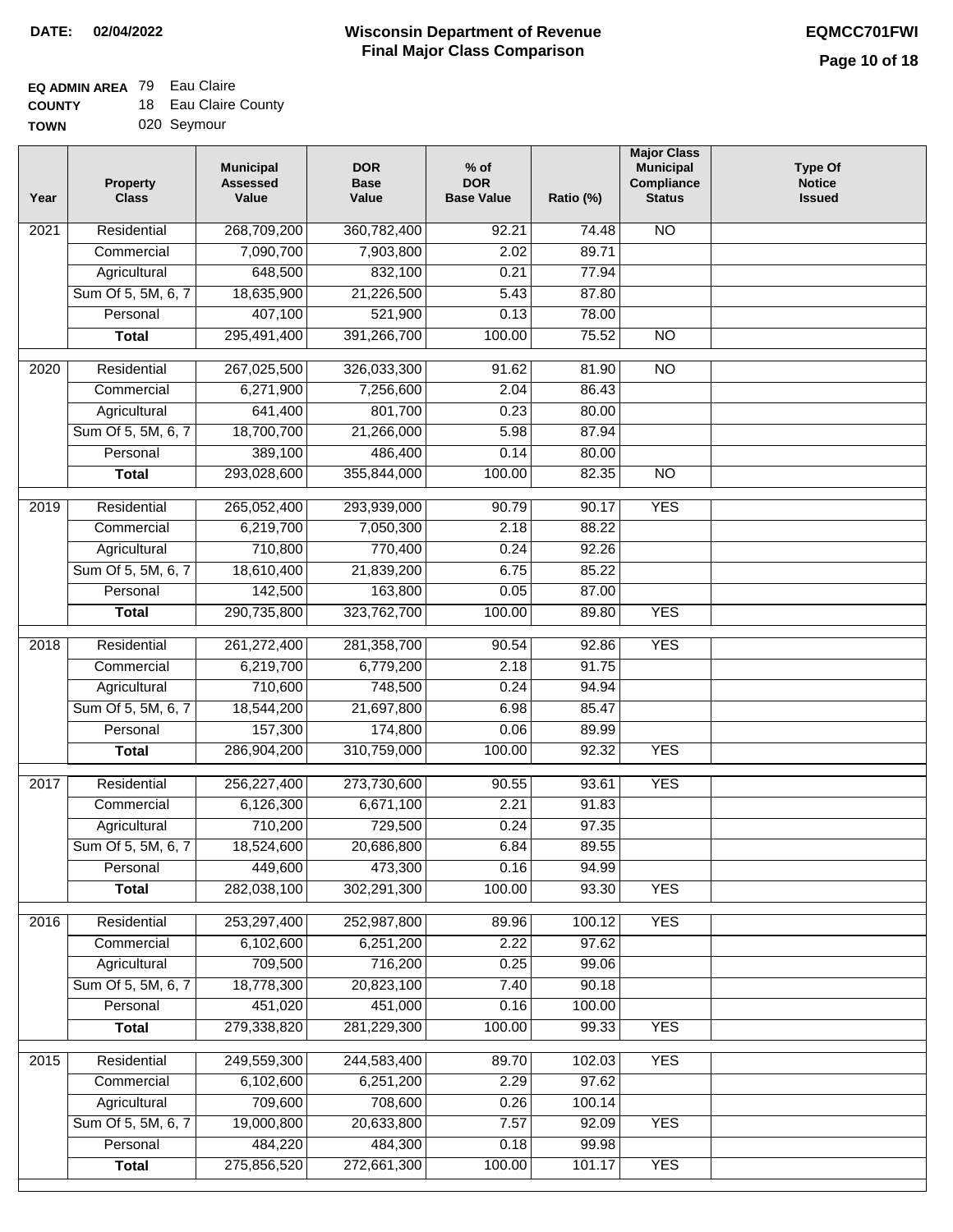### **EQ ADMIN AREA** 79 Eau Claire

| <b>COUNTY</b> |  | 18 Eau Claire County |
|---------------|--|----------------------|
|---------------|--|----------------------|

**TOWN** 022 Union

| Year | <b>Property</b><br><b>Class</b> | <b>Municipal</b><br><b>Assessed</b><br>Value | <b>DOR</b><br><b>Base</b><br>Value | $%$ of<br><b>DOR</b><br><b>Base Value</b> | Ratio (%) | <b>Major Class</b><br><b>Municipal</b><br>Compliance<br><b>Status</b> | <b>Type Of</b><br><b>Notice</b><br><b>Issued</b> |
|------|---------------------------------|----------------------------------------------|------------------------------------|-------------------------------------------|-----------|-----------------------------------------------------------------------|--------------------------------------------------|
| 2021 | Residential                     | 174,103,100                                  | 236,220,900                        | 50.51                                     | 73.70     | N <sub>O</sub>                                                        |                                                  |
|      | Commercial                      | 137,590,600                                  | 167,637,300                        | 35.85                                     | 82.08     | $\overline{NO}$                                                       |                                                  |
|      | Agricultural                    | 947,500                                      | 1,279,200                          | 0.27                                      | 74.07     |                                                                       |                                                  |
|      | Sum Of 5, 5M, 6, 7              | 13,945,700                                   | 15,642,500                         | 3.35                                      | 89.15     |                                                                       |                                                  |
|      | Personal                        | 34,671,300                                   | 46,853,100                         | 10.02                                     | 74.00     | $\overline{NO}$                                                       |                                                  |
|      | <b>Total</b>                    | 361,258,200                                  | 467,633,000                        | 100.00                                    | 77.25     | $\overline{NO}$                                                       | 1st Notice of Non-Compliance                     |
| 2020 | Residential                     | 172,138,100                                  | 220,329,900                        | 50.27                                     | 78.13     | $\overline{10}$                                                       |                                                  |
|      | Commercial                      | 131,968,300                                  | 152,418,600                        | 34.78                                     | 86.58     | $\overline{NO}$                                                       |                                                  |
|      | Agricultural                    | 984,200                                      | 1,231,200                          | 0.28                                      | 79.94     |                                                                       |                                                  |
|      | Sum Of 5, 5M, 6, 7              | 14,031,500                                   | 15,723,700                         | 3.59                                      | 89.24     |                                                                       |                                                  |
|      | Personal                        | 38,871,400                                   | 48,589,300                         | 11.09                                     | 80.00     | $\overline{NO}$                                                       |                                                  |
|      | <b>Total</b>                    | 357,993,500                                  | 438,292,700                        | 100.00                                    | 81.68     | $\overline{NO}$                                                       |                                                  |
| 2019 | Residential                     | 169,771,200                                  | 204,833,000                        | 51.28                                     | 82.88     | $\overline{10}$                                                       |                                                  |
|      | Commercial                      | 123,283,900                                  | 138,680,300                        | 34.72                                     | 88.90     | $\overline{NO}$                                                       |                                                  |
|      | Agricultural                    | 1,239,500                                    | 1,186,000                          | 0.30                                      | 104.51    |                                                                       |                                                  |
|      | Sum Of 5, 5M, 6, 7              | 13,973,900                                   | 14,837,400                         | 3.71                                      | 94.18     |                                                                       |                                                  |
|      | Personal                        | 33,907,700                                   | 39,891,400                         | 9.99                                      | 85.00     |                                                                       |                                                  |
|      | <b>Total</b>                    | 342,176,200                                  | 399,428,100                        | 100.00                                    | 85.67     | $\overline{NO}$                                                       |                                                  |
| 2018 | Residential                     | 166,822,400                                  | 188,657,000                        | 49.71                                     | 88.43     | $\overline{10}$                                                       |                                                  |
|      | Commercial                      | 125,089,700                                  | 135,105,400                        | 35.60                                     | 92.59     | <b>YES</b>                                                            |                                                  |
|      | Agricultural                    | 1,246,400                                    | 1,159,300                          | 0.31                                      | 107.51    |                                                                       |                                                  |
|      | Sum Of 5, 5M, 6, 7              | 13,767,200                                   | 14,437,000                         | 3.80                                      | 95.36     |                                                                       |                                                  |
|      | Personal                        | 36,166,600                                   | 40,185,100                         | 10.59                                     | 90.00     | <b>YES</b>                                                            |                                                  |
|      | <b>Total</b>                    | 343,092,300                                  | 379,543,800                        | 100.00                                    | 90.40     | <b>NO</b>                                                             |                                                  |
| 2017 | Residential                     | 163,993,600                                  | 175,626,100                        | 44.83                                     | 93.38     | <b>YES</b>                                                            |                                                  |
|      | Commercial                      | 116,168,500                                  | 122,841,800                        | 31.36                                     | 94.57     | <b>YES</b>                                                            |                                                  |
|      | Agricultural                    | 1,248,400                                    | 1,134,100                          | 0.29                                      | 110.08    |                                                                       |                                                  |
|      | Sum Of 5, 5M, 6, 7              | 13,777,300                                   | 14,026,100                         | 3.58                                      | 98.23     |                                                                       |                                                  |
|      | Personal                        | 72,637,700                                   | 78,105,100                         | 19.94                                     | 93.00     | <b>YES</b>                                                            |                                                  |
|      | <b>Total</b>                    | 367,825,500                                  | 391,733,200                        | 100.00                                    | 93.90     | <b>YES</b>                                                            |                                                  |
| 2016 | Residential                     | 161,989,500                                  | 175,003,600                        | 55.55                                     | 92.56     | <b>YES</b>                                                            |                                                  |
|      | Commercial                      | 81,100,700                                   | 80,036,300                         | 25.40                                     | 101.33    | <b>YES</b>                                                            |                                                  |
|      | Agricultural                    | 1,246,800                                    | 1,114,600                          | 0.35                                      | 111.86    |                                                                       |                                                  |
|      | Sum Of 5, 5M, 6, 7              | 13,836,600                                   | 13,726,100                         | 4.36                                      | 100.81    |                                                                       |                                                  |
|      | Personal                        | 43,810,970                                   | 45,165,900                         | 14.34                                     | 97.00     | <b>YES</b>                                                            |                                                  |
|      | <b>Total</b>                    | 301,984,570                                  | 315,046,500                        | 100.00                                    | 95.85     | <b>YES</b>                                                            |                                                  |
|      |                                 |                                              |                                    |                                           |           |                                                                       |                                                  |
| 2015 | Residential                     | 160,646,600                                  | 165,533,200                        | 55.34                                     | 97.05     | <b>YES</b>                                                            |                                                  |
|      | Commercial                      | 77,310,600                                   | 74,576,900                         | 24.93                                     | 103.67    | <b>YES</b>                                                            |                                                  |
|      | Agricultural                    | 1,251,300                                    | 1,103,400                          | 0.37                                      | 113.40    |                                                                       |                                                  |
|      | Sum Of 5, 5M, 6, 7              | 14,036,100                                   | 13,616,900                         | 4.55                                      | 103.08    |                                                                       |                                                  |
|      | Personal                        | 42,963,810                                   | 44,292,500                         | 14.81                                     | 97.00     | <b>YES</b>                                                            |                                                  |
|      | <b>Total</b>                    | 296,208,410                                  | 299,122,900                        | 100.00                                    | 99.03     | <b>YES</b>                                                            |                                                  |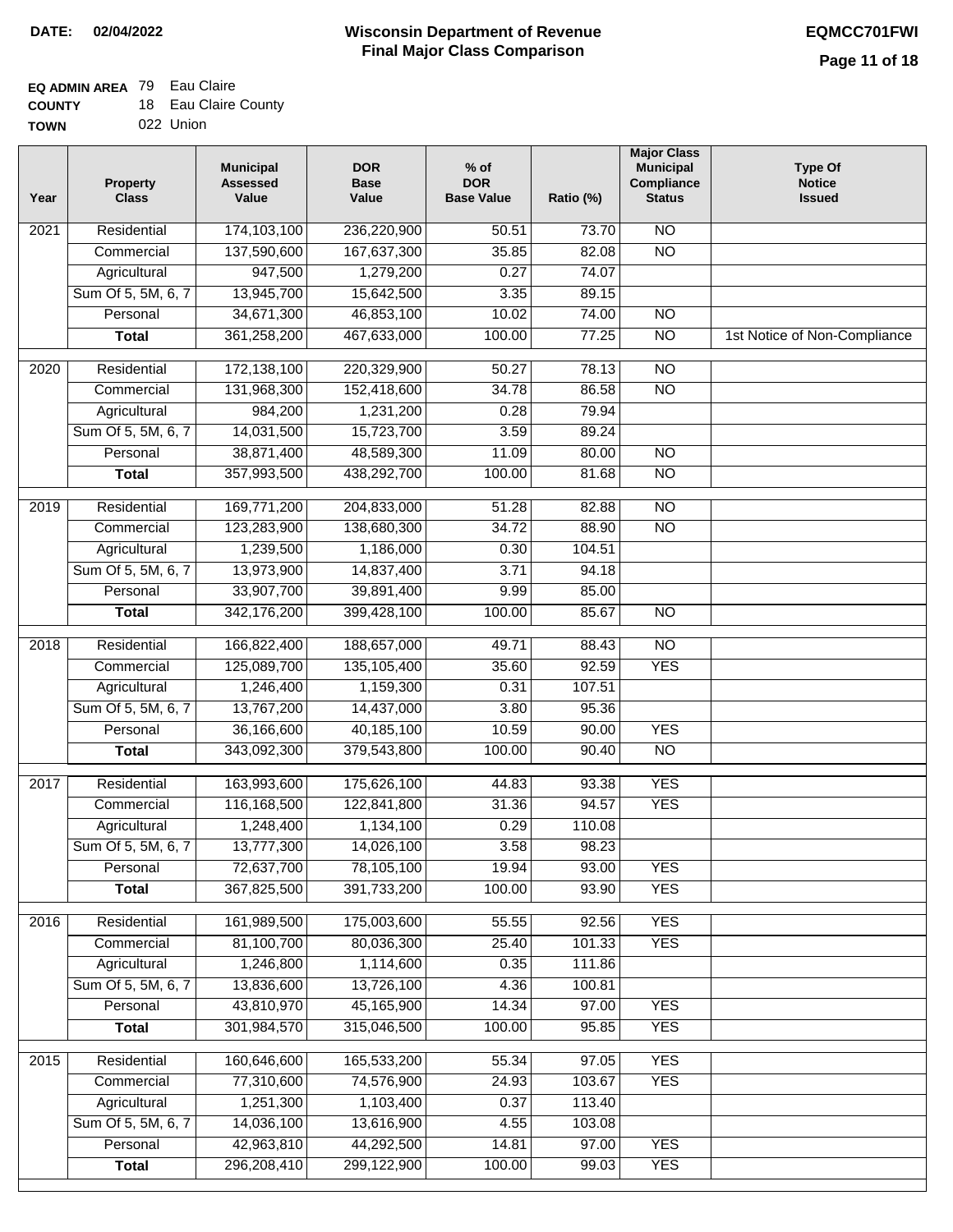### **Wisconsin Department of Revenue Final Major Class Comparison DATE: 02/04/2022 EQMCC701FWI**

٦

### **EQ ADMIN AREA** 79 Eau Claire

**COUNTY** 18 Eau Claire County

| <b>TOWN</b> | 024 Washington |
|-------------|----------------|
|             |                |

| Year              | <b>Property</b><br><b>Class</b> | <b>Municipal</b><br><b>Assessed</b><br>Value | <b>DOR</b><br><b>Base</b><br>Value | $%$ of<br><b>DOR</b><br><b>Base Value</b> | Ratio (%) | <b>Major Class</b><br><b>Municipal</b><br>Compliance<br><b>Status</b> | <b>Type Of</b><br><b>Notice</b><br><b>Issued</b> |
|-------------------|---------------------------------|----------------------------------------------|------------------------------------|-------------------------------------------|-----------|-----------------------------------------------------------------------|--------------------------------------------------|
| 2021              | Residential                     | 697,945,200                                  | 811,490,100                        | 87.87                                     | 86.01     | <b>NO</b>                                                             |                                                  |
|                   | Commercial                      | 64,922,000                                   | 71,114,600                         | 7.70                                      | 91.29     |                                                                       |                                                  |
|                   | Agricultural                    | 2,211,950                                    | 2,452,400                          | 0.27                                      | 90.20     |                                                                       |                                                  |
|                   | Sum Of 5, 5M, 6, 7              | 30,697,200                                   | 33,374,900                         | 3.61                                      | 91.98     |                                                                       |                                                  |
|                   | Personal                        | 4,553,700                                    | 5,059,600                          | 0.55                                      | 90.00     |                                                                       |                                                  |
|                   | <b>Total</b>                    | 800,330,050                                  | 923,491,600                        | 100.00                                    | 86.66     | $\overline{NO}$                                                       |                                                  |
| $\overline{2020}$ | Residential                     | 687,137,900                                  | 747,234,300                        | 87.64                                     | 91.96     | <b>YES</b>                                                            |                                                  |
|                   | Commercial                      | 62,515,100                                   | 65, 181, 300                       | 7.64                                      | 95.91     |                                                                       |                                                  |
|                   | Agricultural                    | 2,264,950                                    | 2,379,700                          | 0.28                                      | 95.18     |                                                                       |                                                  |
|                   | Sum Of 5, 5M, 6, 7              | 30,339,850                                   | 33,015,000                         | 3.87                                      | 91.90     |                                                                       |                                                  |
|                   | Personal                        | 4,562,600                                    | 4,802,800                          | 0.56                                      | 95.00     |                                                                       |                                                  |
|                   | <b>Total</b>                    | 786,820,400                                  | 852,613,100                        | 100.00                                    | 92.28     | <b>YES</b>                                                            |                                                  |
|                   |                                 |                                              |                                    |                                           |           |                                                                       |                                                  |
| $\frac{2019}{ }$  | Residential                     | 672,785,900                                  | 697,405,300                        | 87.24                                     | 96.47     | <b>YES</b>                                                            |                                                  |
|                   | Commercial                      | 60,849,700                                   | 63,428,200                         | 7.93                                      | 95.93     |                                                                       |                                                  |
|                   | Agricultural                    | 2,181,950                                    | 2,297,700                          | 0.29                                      | 94.96     |                                                                       |                                                  |
|                   | Sum Of 5, 5M, 6, 7              | 30,549,350                                   | 31,706,100                         | 3.97                                      | 96.35     |                                                                       |                                                  |
|                   | Personal                        | 4,376,600                                    | 4,606,900                          | 0.58                                      | 95.00     |                                                                       |                                                  |
|                   | <b>Total</b>                    | 770,743,500                                  | 799,444,200                        | 100.00                                    | 96.41     | <b>YES</b>                                                            |                                                  |
| 2018              | Residential                     | 656,079,000                                  | 635,200,600                        | 86.75                                     | 103.29    | <b>YES</b>                                                            |                                                  |
|                   | Commercial                      | 59,132,300                                   | 59,248,400                         | 8.09                                      | 99.80     |                                                                       |                                                  |
|                   | Agricultural                    | 2,258,750                                    | 2,257,000                          | 0.31                                      | 100.08    |                                                                       |                                                  |
|                   | Sum Of 5, 5M, 6, 7              | 30,415,800                                   | 31,184,700                         | 4.26                                      | 97.53     |                                                                       |                                                  |
|                   | Personal                        | 4,330,900                                    | 4,330,900                          | 0.59                                      | 100.00    |                                                                       |                                                  |
|                   | <b>Total</b>                    | 752,216,750                                  | 732,221,600                        | 100.00                                    | 102.73    | <b>YES</b>                                                            |                                                  |
| 2017              | Residential                     | 561,383,200                                  | 608,366,600                        | 86.08                                     | 92.28     | <b>YES</b>                                                            |                                                  |
|                   | Commercial                      | 52,810,800                                   | 57,906,000                         | 8.19                                      | 91.20     |                                                                       |                                                  |
|                   | Agricultural                    | 2,093,050                                    | 2,197,200                          | 0.31                                      | 95.26     |                                                                       |                                                  |
|                   | Sum Of 5, 5M, 6, 7              | 26,465,150                                   | 30,572,100                         | 4.33                                      | 86.57     |                                                                       |                                                  |
|                   | Personal                        | 7,320,700                                    | 7,706,000                          | 1.09                                      | 95.00     |                                                                       |                                                  |
|                   | <b>Total</b>                    | 650,072,900                                  | 706,747,900                        | 100.00                                    | 91.98     | <b>YES</b>                                                            |                                                  |
| 2016              | Residential                     | 549,720,900                                  | 584,593,500                        | 86.19                                     | 94.03     | <b>YES</b>                                                            |                                                  |
|                   | Commercial                      | 52,115,500                                   | 53,953,500                         | 7.96                                      | 96.59     |                                                                       |                                                  |
|                   | Agricultural                    | 2,074,200                                    | 2,178,100                          | 0.32                                      | 95.23     |                                                                       |                                                  |
|                   | Sum Of 5, 5M, 6, 7              | 26,050,450                                   | 29,814,900                         | 4.40                                      | 87.37     |                                                                       |                                                  |
|                   | Personal                        | 7,307,500                                    | 7,692,100                          | 1.13                                      | 95.00     |                                                                       |                                                  |
|                   | <b>Total</b>                    | 637,268,550                                  | 678,232,100                        | 100.00                                    | 93.96     | <b>YES</b>                                                            |                                                  |
| 2015              | Residential                     | 544,715,550                                  | 562,206,900                        | 85.92                                     | 96.89     | <b>YES</b>                                                            |                                                  |
|                   | Commercial                      | 51,250,500                                   | 53,115,400                         | 8.12                                      | 96.49     | <b>YES</b>                                                            |                                                  |
|                   | Agricultural                    | 2,089,550                                    | 2,154,300                          | 0.33                                      | 96.99     |                                                                       |                                                  |
|                   | Sum Of 5, 5M, 6, 7              | 26,297,750                                   | 29,092,000                         | 4.45                                      | 90.40     |                                                                       |                                                  |
|                   | Personal                        | 7,505,200                                    | 7,737,300                          | 1.18                                      | 97.00     |                                                                       |                                                  |
|                   | <b>Total</b>                    | 631,858,550                                  | 654,305,900                        | 100.00                                    | 96.57     | <b>YES</b>                                                            |                                                  |
|                   |                                 |                                              |                                    |                                           |           |                                                                       |                                                  |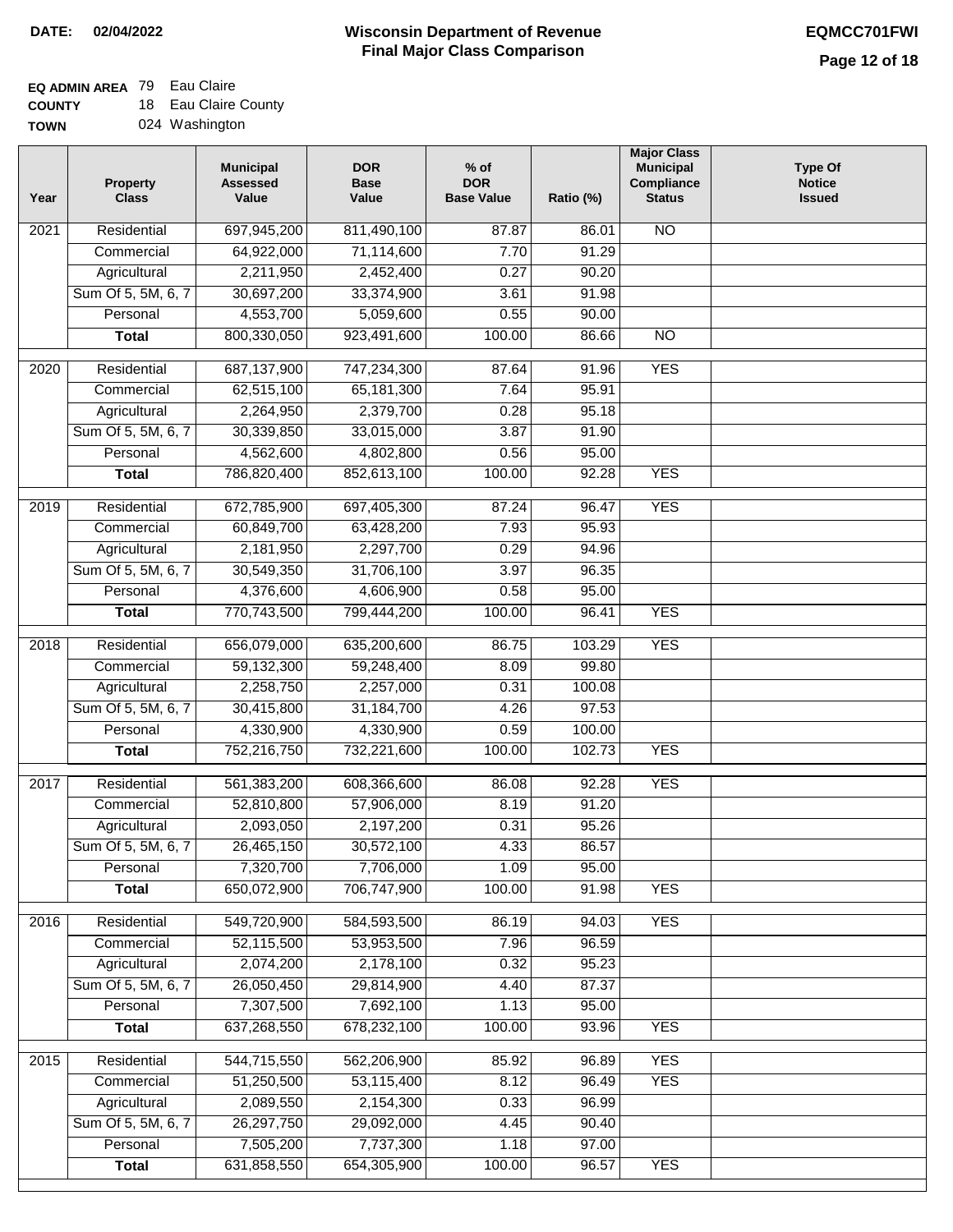### **Wisconsin Department of Revenue Final Major Class Comparison DATE: 02/04/2022 EQMCC701FWI**

٦

#### **EQ ADMIN AREA** 79 Eau Claire **COUNTY** 18 Eau Claire County

| <b>COUNT</b> | $\cdots$ | Lau Gialle Cui |
|--------------|----------|----------------|
| TOWN         |          | 026 Wilson     |

| Year             | <b>Property</b><br><b>Class</b> | <b>Municipal</b><br><b>Assessed</b><br>Value | <b>DOR</b><br><b>Base</b><br>Value | $%$ of<br><b>DOR</b><br><b>Base Value</b> | Ratio (%) | <b>Major Class</b><br><b>Municipal</b><br>Compliance<br><b>Status</b> | <b>Type Of</b><br><b>Notice</b><br><b>Issued</b> |
|------------------|---------------------------------|----------------------------------------------|------------------------------------|-------------------------------------------|-----------|-----------------------------------------------------------------------|--------------------------------------------------|
| 2021             | Residential                     | 19,084,000                                   | 21,429,400                         | 54.03                                     | 89.06     | <b>NO</b>                                                             |                                                  |
|                  | Commercial                      | 154,200                                      | 236,300                            | 0.60                                      | 65.26     |                                                                       |                                                  |
|                  | Agricultural                    | 458,300                                      | 482,800                            | 1.22                                      | 94.93     |                                                                       |                                                  |
|                  | Sum Of 5, 5M, 6, 7              | 16,551,900                                   | 17,497,800                         | 44.12                                     | 94.59     | <b>YES</b>                                                            |                                                  |
|                  | Personal                        | 14,000                                       | 14,700                             | 0.04                                      | 95.24     |                                                                       |                                                  |
|                  | <b>Total</b>                    | 36,262,400                                   | 39,661,000                         | 100.00                                    | 91.43     | $\overline{NO}$                                                       |                                                  |
| 2020             | Residential                     | 18,523,600                                   | 19,116,000                         | 51.11                                     | 96.90     | <b>YES</b>                                                            |                                                  |
|                  | Commercial                      | 154,200                                      | 236,300                            | 0.63                                      | 65.26     |                                                                       |                                                  |
|                  | Agricultural                    | 461,800                                      | 462,600                            | 1.24                                      | 99.83     |                                                                       |                                                  |
|                  | Sum Of 5, 5M, 6, 7              | 16,624,100                                   | 17,570,700                         | 46.98                                     | 94.61     | <b>YES</b>                                                            |                                                  |
|                  | Personal                        | 15,600                                       | 15,600                             | 0.04                                      | 100.00    |                                                                       |                                                  |
|                  | <b>Total</b>                    | 35,779,300                                   | 37,401,200                         | 100.00                                    | 95.66     | <b>YES</b>                                                            |                                                  |
|                  |                                 |                                              |                                    |                                           |           |                                                                       |                                                  |
| $\frac{1}{2019}$ | Residential                     | 16,035,800                                   | 18,690,200                         | 52.00                                     | 85.80     | $\overline{NO}$                                                       |                                                  |
|                  | Commercial                      | 120,800                                      | 236,300                            | 0.66                                      | 51.12     |                                                                       |                                                  |
|                  | Agricultural                    | 378,500                                      | 445,400                            | 1.24                                      | 84.98     |                                                                       |                                                  |
|                  | Sum Of 5, 5M, 6, 7              | 14,203,900                                   | 16,544,700                         | 46.03                                     | 85.85     | $\overline{NO}$                                                       |                                                  |
|                  | Personal                        | 22,700                                       | 26,700                             | 0.07                                      | 85.02     |                                                                       |                                                  |
|                  | <b>Total</b>                    | 30,761,700                                   | 35,943,300                         | 100.00                                    | 85.58     | $\overline{NO}$                                                       | 1st Notice of Non-Compliance                     |
| 2018             | Residential                     | 15,553,700                                   | 17,595,500                         | 50.63                                     | 88.40     | $\overline{10}$                                                       |                                                  |
|                  | Commercial                      | 120,800                                      | 227,200                            | 0.65                                      | 53.17     |                                                                       |                                                  |
|                  | Agricultural                    | 389,900                                      | 433,200                            | 1.25                                      | 90.00     |                                                                       |                                                  |
|                  | Sum Of 5, 5M, 6, 7              | 14,223,100                                   | 16,468,500                         | 47.39                                     | 86.37     | <b>NO</b>                                                             |                                                  |
|                  | Personal                        | 25,800                                       | 28,700                             | 0.08                                      | 89.90     |                                                                       |                                                  |
|                  | <b>Total</b>                    | 30,313,300                                   | 34,753,100                         | 100.00                                    | 87.22     | $\overline{NO}$                                                       |                                                  |
| 2017             | Residential                     | 15,330,600                                   | 16,680,900                         | 49.30                                     | 91.91     | <b>YES</b>                                                            |                                                  |
|                  | Commercial                      | 120,800                                      | 225,000                            | 0.66                                      | 53.69     |                                                                       |                                                  |
|                  | Agricultural                    | 381,400                                      | 423,900                            | 1.25                                      | 89.97     |                                                                       |                                                  |
|                  | Sum Of 5, 5M, 6, 7              | 14,299,600                                   | 16,451,000                         | 48.62                                     | 86.92     | $\overline{NO}$                                                       |                                                  |
|                  | Personal                        | 52,300                                       | 58,100                             | 0.17                                      | 90.02     |                                                                       |                                                  |
|                  | <b>Total</b>                    | 30,184,700                                   | 33,838,900                         | 100.00                                    | 89.20     | $\overline{NO}$                                                       |                                                  |
| 2016             | Residential                     | 15,264,500                                   | 15,666,700                         | 47.92                                     | 97.43     | <b>YES</b>                                                            |                                                  |
|                  | Commercial                      | 120,800                                      | 225,000                            | 0.69                                      | 53.69     |                                                                       |                                                  |
|                  | Agricultural                    | 396,600                                      | 416,500                            | 1.27                                      | 95.22     |                                                                       |                                                  |
|                  | Sum Of 5, 5M, 6, 7              | 14,287,600                                   | 16,327,300                         | 49.94                                     | 87.51     | <b>NO</b>                                                             |                                                  |
|                  | Personal                        | 54,900                                       | 57,900                             | 0.18                                      | 94.82     |                                                                       |                                                  |
|                  | <b>Total</b>                    | 30,124,400                                   | 32,693,400                         | 100.00                                    | 92.14     | N <sub>O</sub>                                                        |                                                  |
| 2015             | Residential                     | 15,136,900                                   | 14,792,300                         | 47.89                                     | 102.33    | <b>YES</b>                                                            |                                                  |
|                  | Commercial                      | 120,800                                      | 103,700                            | 0.34                                      | 116.49    |                                                                       |                                                  |
|                  | Agricultural                    | 410,800                                      | 410,500                            | 1.33                                      | 100.07    |                                                                       |                                                  |
|                  | Sum Of 5, 5M, 6, 7              | 14,337,300                                   | 15,521,700                         | 50.25                                     | 92.37     | <b>YES</b>                                                            |                                                  |
|                  | Personal                        | 62,200                                       | 62,200                             | 0.20                                      | 100.00    |                                                                       |                                                  |
|                  | <b>Total</b>                    | 30,068,000                                   | 30,890,400                         | 100.00                                    | 97.34     | <b>YES</b>                                                            |                                                  |
|                  |                                 |                                              |                                    |                                           |           |                                                                       |                                                  |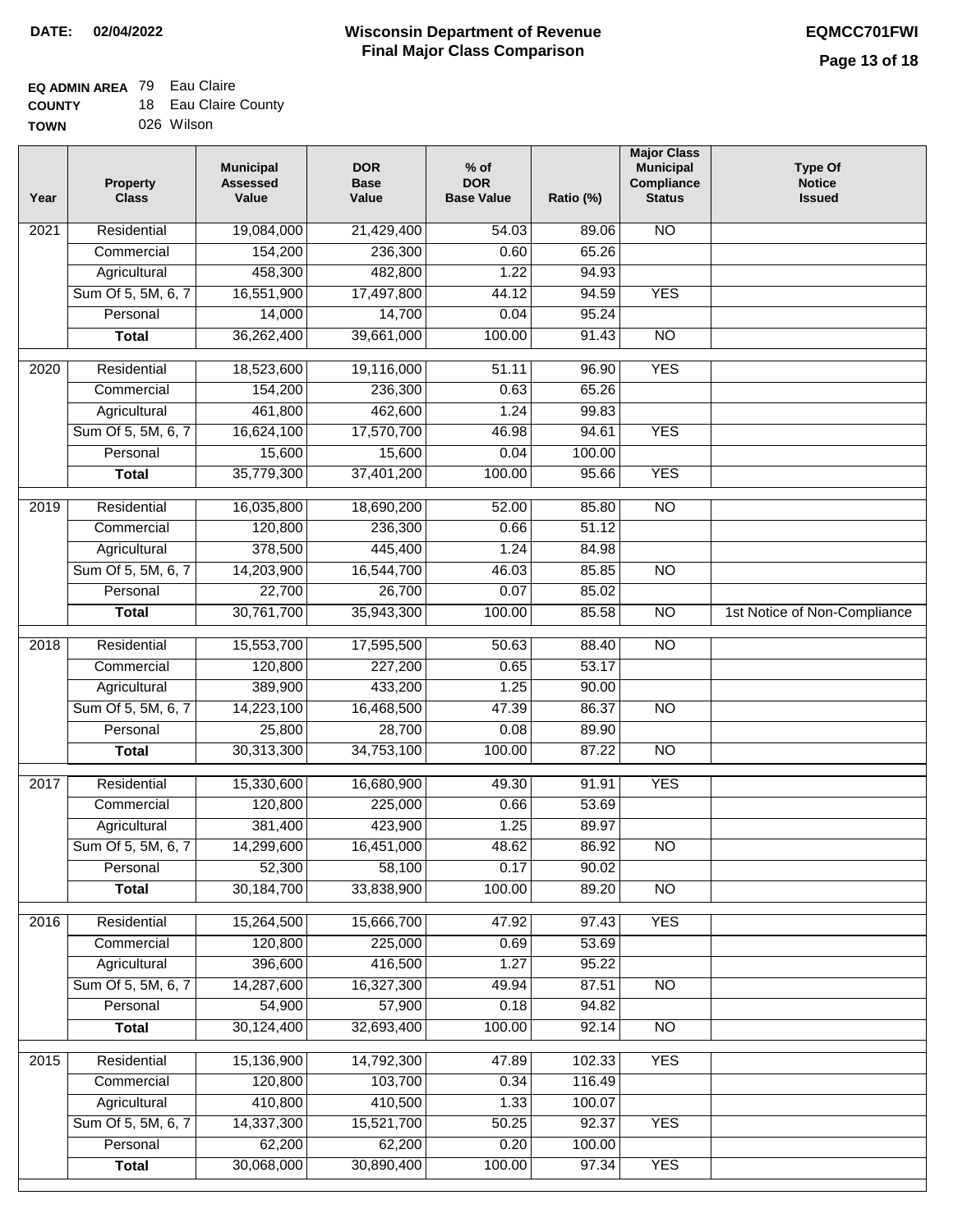## **EQ ADMIN AREA** 79 Eau Claire

| <b>COUNTY</b> |  | 18 Eau Claire County |
|---------------|--|----------------------|
|---------------|--|----------------------|

**VILLAGE** 126 Fairchild

| Year              | <b>Property</b><br><b>Class</b> | <b>Municipal</b><br><b>Assessed</b><br>Value | <b>DOR</b><br><b>Base</b><br>Value | $%$ of<br><b>DOR</b><br><b>Base Value</b> | Ratio (%) | <b>Major Class</b><br><b>Municipal</b><br>Compliance<br><b>Status</b> | <b>Type Of</b><br><b>Notice</b><br><b>Issued</b> |
|-------------------|---------------------------------|----------------------------------------------|------------------------------------|-------------------------------------------|-----------|-----------------------------------------------------------------------|--------------------------------------------------|
| $\overline{202}1$ | Residential                     | 10,813,500                                   | 11,858,600                         | 82.18                                     | 91.19     | <b>YES</b>                                                            |                                                  |
|                   | Commercial                      | 1,283,200                                    | 1,595,800                          | 11.06                                     | 80.41     | $\overline{NO}$                                                       |                                                  |
|                   | Agricultural                    | 10,400                                       | 10,800                             | 0.07                                      | 96.30     |                                                                       |                                                  |
|                   | Sum Of 5, 5M, 6, 7              | 490,850                                      | 729,500                            | 5.06                                      | 67.29     |                                                                       |                                                  |
|                   | Personal                        | 223,300                                      | 235,000                            | 1.63                                      | 95.02     |                                                                       |                                                  |
|                   | <b>Total</b>                    | 12,821,250                                   | 14,429,700                         | 100.00                                    | 88.85     | $\overline{NO}$                                                       |                                                  |
| $\overline{2020}$ | Residential                     | 10,779,400                                   | 10,947,400                         | 81.31                                     | 98.47     | <b>YES</b>                                                            |                                                  |
|                   | Commercial                      | 1,303,800                                    | 1,544,900                          | 11.47                                     | 84.39     | $\overline{NO}$                                                       |                                                  |
|                   | Agricultural                    | 9,950                                        | 10,400                             | 0.08                                      | 95.67     |                                                                       |                                                  |
|                   | Sum Of 5, 5M, 6, 7              | 490,850                                      | 729,500                            | 5.42                                      | 67.29     |                                                                       |                                                  |
|                   | Personal                        | 219,600                                      | 231,100                            | 1.72                                      | 95.02     |                                                                       |                                                  |
|                   | <b>Total</b>                    | 12,803,600                                   | 13,463,300                         | 100.00                                    | 95.10     | $\overline{NO}$                                                       |                                                  |
| 2019              | Residential                     | 10,747,100                                   | 10,913,300                         | 81.37                                     | 98.48     | <b>YES</b>                                                            |                                                  |
|                   | Commercial                      | 1,348,200                                    | 1,521,100                          | 11.34                                     | 88.63     | $\overline{NO}$                                                       |                                                  |
|                   | Agricultural                    | 9,400                                        | 10,100                             | 0.08                                      | 93.07     |                                                                       |                                                  |
|                   | Sum Of 5, 5M, 6, 7              | 490,850                                      | 729,500                            | 5.44                                      | 67.29     |                                                                       |                                                  |
|                   | Personal                        | 225,900                                      | 237,800                            | 1.77                                      | 95.00     |                                                                       |                                                  |
|                   | <b>Total</b>                    | 12,821,450                                   | 13,411,800                         | 100.00                                    | 95.60     | $\overline{NO}$                                                       |                                                  |
| 2018              | Residential                     | 10,767,100                                   | 10,933,600                         | 81.89                                     | 98.48     | <b>YES</b>                                                            |                                                  |
|                   | Commercial                      | 1,348,200                                    | 1,462,600                          | 10.95                                     | 92.18     | <b>YES</b>                                                            |                                                  |
|                   | Agricultural                    | 9,400                                        | 9,900                              | 0.07                                      | 94.95     |                                                                       |                                                  |
|                   | Sum Of 5, 5M, 6, 7              | 490,850                                      | 722,100                            | 5.41                                      | 67.98     |                                                                       |                                                  |
|                   | Personal                        | 230,600                                      | 223,800                            | 1.68                                      | 103.04    |                                                                       |                                                  |
|                   | <b>Total</b>                    | 12,846,150                                   | 13,352,000                         | 100.00                                    | 96.21     | <b>YES</b>                                                            |                                                  |
| 2017              | Residential                     | 10,519,400                                   | 9,633,700                          |                                           | 109.19    | <b>YES</b>                                                            |                                                  |
|                   | Commercial                      | 1,294,800                                    | 1,397,000                          | 79.97<br>11.60                            | 92.68     | <b>YES</b>                                                            |                                                  |
|                   | Agricultural                    | 9,800                                        | 9,900                              | 0.08                                      | 98.99     |                                                                       |                                                  |
|                   | Sum Of 5, 5M, 6, 7              | 490,800                                      | 720,200                            | 5.98                                      | 68.15     |                                                                       |                                                  |
|                   | Personal                        | 285,300                                      | 285,300                            | 2.37                                      | 100.00    |                                                                       |                                                  |
|                   | <b>Total</b>                    | 12,600,100                                   | 12,046,100                         | 100.00                                    | 104.60    | <b>YES</b>                                                            |                                                  |
|                   |                                 |                                              |                                    |                                           |           |                                                                       |                                                  |
| 2016              | Residential                     | 10,471,000                                   | 9,780,800                          | 80.45                                     | 107.06    | <b>YES</b>                                                            |                                                  |
|                   | Commercial                      | 1,305,600                                    | 1,329,700                          | 10.94                                     | 98.19     | <b>YES</b>                                                            |                                                  |
|                   | Agricultural                    | 9,800                                        | 9,600                              | 0.08                                      | 102.08    |                                                                       |                                                  |
|                   | Sum Of 5, 5M, 6, 7              | 490,800                                      | 721,400                            | 5.93                                      | 68.03     |                                                                       |                                                  |
|                   | Personal                        | 316,200                                      | 316,300                            | 2.60                                      | 99.97     |                                                                       |                                                  |
|                   | <b>Total</b>                    | 12,593,400                                   | 12,157,800                         | 100.00                                    | 103.58    | <b>YES</b>                                                            |                                                  |
| 2015              | Residential                     | 11,149,700                                   | 10,069,200                         | 81.34                                     | 110.73    | $\overline{NO}$                                                       |                                                  |
|                   | Commercial                      | 1,262,200                                    | 1,363,700                          | 11.02                                     | 92.56     | <b>YES</b>                                                            |                                                  |
|                   | Agricultural                    | 11,100                                       | 9,800                              | 0.08                                      | 113.27    |                                                                       |                                                  |
|                   | Sum Of 5, 5M, 6, 7              | 520,200                                      | 632,900                            | 5.11                                      | 82.19     | <b>NO</b>                                                             |                                                  |
|                   | Personal                        | 345,700                                      | 303,300                            | 2.45                                      | 113.98    |                                                                       |                                                  |
|                   | <b>Total</b>                    | 13,288,900                                   | 12,378,900                         | 100.00                                    | 107.35    | $\overline{NO}$                                                       | <b>Final Notice of Non-Compliance</b>            |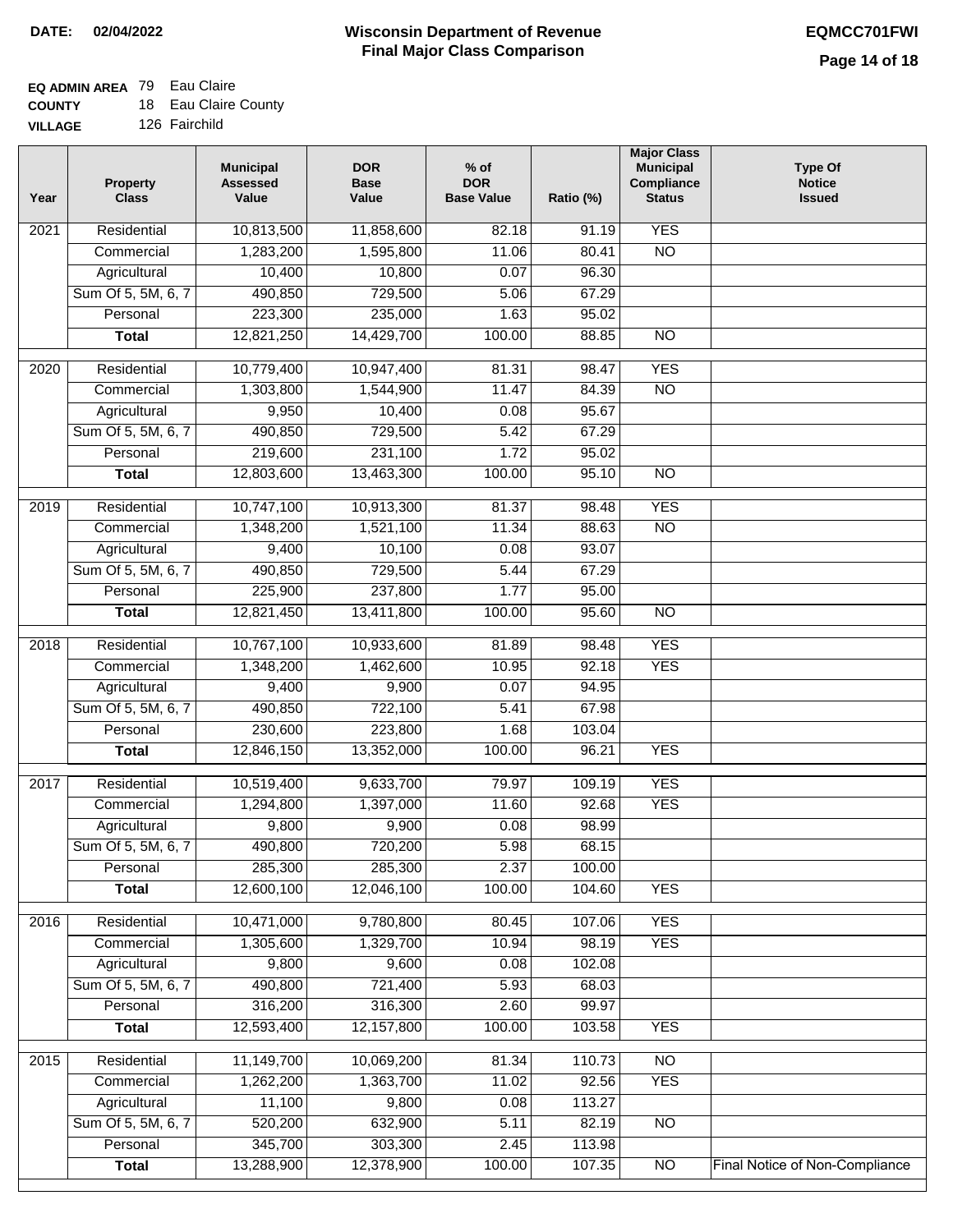### **EQ ADMIN AREA** 79 Eau Claire

| <b>COUNTY</b>  | 18 Eau Claire County |
|----------------|----------------------|
| <b>VILLAGE</b> | 127 Fall Creek       |

| Year              | <b>Property</b><br><b>Class</b> | <b>Municipal</b><br><b>Assessed</b><br>Value | <b>DOR</b><br><b>Base</b><br>Value | $%$ of<br><b>DOR</b><br><b>Base Value</b> | Ratio (%) | <b>Major Class</b><br><b>Municipal</b><br>Compliance<br><b>Status</b> | Type Of<br><b>Notice</b><br><b>Issued</b> |
|-------------------|---------------------------------|----------------------------------------------|------------------------------------|-------------------------------------------|-----------|-----------------------------------------------------------------------|-------------------------------------------|
| 2021              | Residential                     | 60,271,100                                   | 88,135,300                         | 89.22                                     | 68.38     | <b>NO</b>                                                             |                                           |
|                   | Commercial                      | 8,610,300                                    | 9,270,800                          | 9.39                                      | 92.88     |                                                                       |                                           |
|                   | Agricultural                    | 63,600                                       | 82,600                             | 0.08                                      | 77.00     |                                                                       |                                           |
|                   | Sum Of 5, 5M, 6, 7              | 923,700                                      | 889,600                            | 0.90                                      | 103.83    |                                                                       |                                           |
|                   | Personal                        | 302,700                                      | 403,600                            | 0.41                                      | 75.00     |                                                                       |                                           |
|                   | <b>Total</b>                    | 70,171,400                                   | 98,781,900                         | 100.00                                    | 71.04     | $\overline{NO}$                                                       |                                           |
| 2020              | Residential                     | 59,778,200                                   | 76,067,900                         | 88.17                                     | 78.59     | $\overline{NO}$                                                       |                                           |
|                   | Commercial                      | 8,568,000                                    | 8,775,600                          | 10.17                                     | 97.63     | <b>YES</b>                                                            |                                           |
|                   | Agricultural                    | 78,000                                       | 95,000                             | 0.11                                      | 82.11     |                                                                       |                                           |
|                   | Sum Of 5, 5M, 6, 7              | 1,063,200                                    | 1,028,100                          | 1.19                                      | 103.41    |                                                                       |                                           |
|                   | Personal                        | 246,600                                      | 308,300                            | 0.36                                      | 79.99     |                                                                       |                                           |
|                   | <b>Total</b>                    | 69,734,000                                   | 86,274,900                         | 100.00                                    | 80.83     | $\overline{NO}$                                                       |                                           |
|                   |                                 |                                              |                                    |                                           |           |                                                                       |                                           |
| $\frac{1}{2019}$  | Residential                     | 59,438,100                                   | 69,397,600                         | 87.51                                     | 85.65     | $\overline{NO}$                                                       |                                           |
|                   | Commercial                      | 8,469,600                                    | 8,446,100                          | 10.65                                     | 100.28    | <b>YES</b>                                                            |                                           |
|                   | Agricultural                    | 84,200                                       | 91,400                             | 0.12                                      | 92.12     |                                                                       |                                           |
|                   | Sum Of 5, 5M, 6, 7              | 1,064,900                                    | 1,023,600                          | 1.29                                      | 104.03    |                                                                       |                                           |
|                   | Personal                        | 306,800                                      | 340,900                            | 0.43                                      | 90.00     |                                                                       |                                           |
|                   | <b>Total</b>                    | 69,363,600                                   | 79,299,600                         | 100.00                                    | 87.47     | $\overline{NO}$                                                       |                                           |
| 2018              | Residential                     | 58,424,100                                   | 62,633,800                         | 86.12                                     | 93.28     | <b>YES</b>                                                            |                                           |
|                   | Commercial                      | 8,343,800                                    | 8,652,400                          | 11.90                                     | 96.43     | <b>YES</b>                                                            |                                           |
|                   | Agricultural                    | 86,000                                       | 88,700                             | 0.12                                      | 96.96     |                                                                       |                                           |
|                   | Sum Of 5, 5M, 6, 7              | 1,064,900                                    | 987,600                            | 1.36                                      | 107.83    |                                                                       |                                           |
|                   | Personal                        | 348,700                                      | 367,100                            | 0.50                                      | 94.99     |                                                                       |                                           |
|                   | <b>Total</b>                    | 68,267,500                                   | 72,729,600                         | 100.00                                    | 93.86     | <b>YES</b>                                                            |                                           |
| $\overline{2017}$ | Residential                     | 58,000,400                                   | 60,377,300                         | 85.09                                     | 96.06     | <b>YES</b>                                                            |                                           |
|                   | Commercial                      | 8,413,100                                    | 8,638,000                          | 12.17                                     | 97.40     | <b>YES</b>                                                            |                                           |
|                   | Agricultural                    | 88,200                                       | 86,500                             | 0.12                                      | 101.97    |                                                                       |                                           |
|                   | Sum Of 5, 5M, 6, 7              | 1,064,900                                    | 986,800                            | 1.39                                      | 107.91    |                                                                       |                                           |
|                   | Personal                        | 868,900                                      | 868,900                            | 1.22                                      | 100.00    |                                                                       |                                           |
|                   | <b>Total</b>                    | 68,435,500                                   | 70,957,500                         | 100.00                                    | 96.45     | <b>YES</b>                                                            |                                           |
|                   |                                 |                                              |                                    |                                           |           |                                                                       |                                           |
| 2016              | Residential                     | 55,373,900                                   | 55,680,000                         | 84.28                                     | 99.45     | <b>YES</b>                                                            |                                           |
|                   | Commercial                      | 7,036,000                                    | 8,429,400                          | 12.76                                     | 83.47     | $\overline{NO}$                                                       |                                           |
|                   | Agricultural                    | 90,200                                       | 87,300                             | 0.13                                      | 103.32    |                                                                       |                                           |
|                   | Sum Of 5, 5M, 6, 7              | 825,300                                      | 982,800                            | 1.49                                      | 83.97     |                                                                       |                                           |
|                   | Personal                        | 892,500                                      | 883,600                            | 1.34                                      | 101.01    |                                                                       |                                           |
|                   | <b>Total</b>                    | 64,217,900                                   | 66,063,100                         | 100.00                                    | 97.21     | $\overline{NO}$                                                       | 2nd Notice of Non-Compliance              |
| 2015              | Residential                     | 55,114,700                                   | 52,286,600                         | 83.31                                     | 105.41    | <b>YES</b>                                                            |                                           |
|                   | Commercial                      | 7,036,000                                    | 8,429,400                          | 13.43                                     | 83.47     | $\overline{NO}$                                                       |                                           |
|                   | Agricultural                    | 90,400                                       | 84,400                             | 0.13                                      | 107.11    |                                                                       |                                           |
|                   | Sum Of 5, 5M, 6, 7              | 823,800                                      | 990,400                            | 1.58                                      | 83.18     |                                                                       |                                           |
|                   | Personal                        | 1,020,500                                    | 971,800                            | 1.55                                      | 105.01    |                                                                       |                                           |
|                   | <b>Total</b>                    | 64,085,400                                   | 62,762,600                         | 100.00                                    | 102.11    | NO                                                                    | <b>Non-Compliance Notice</b>              |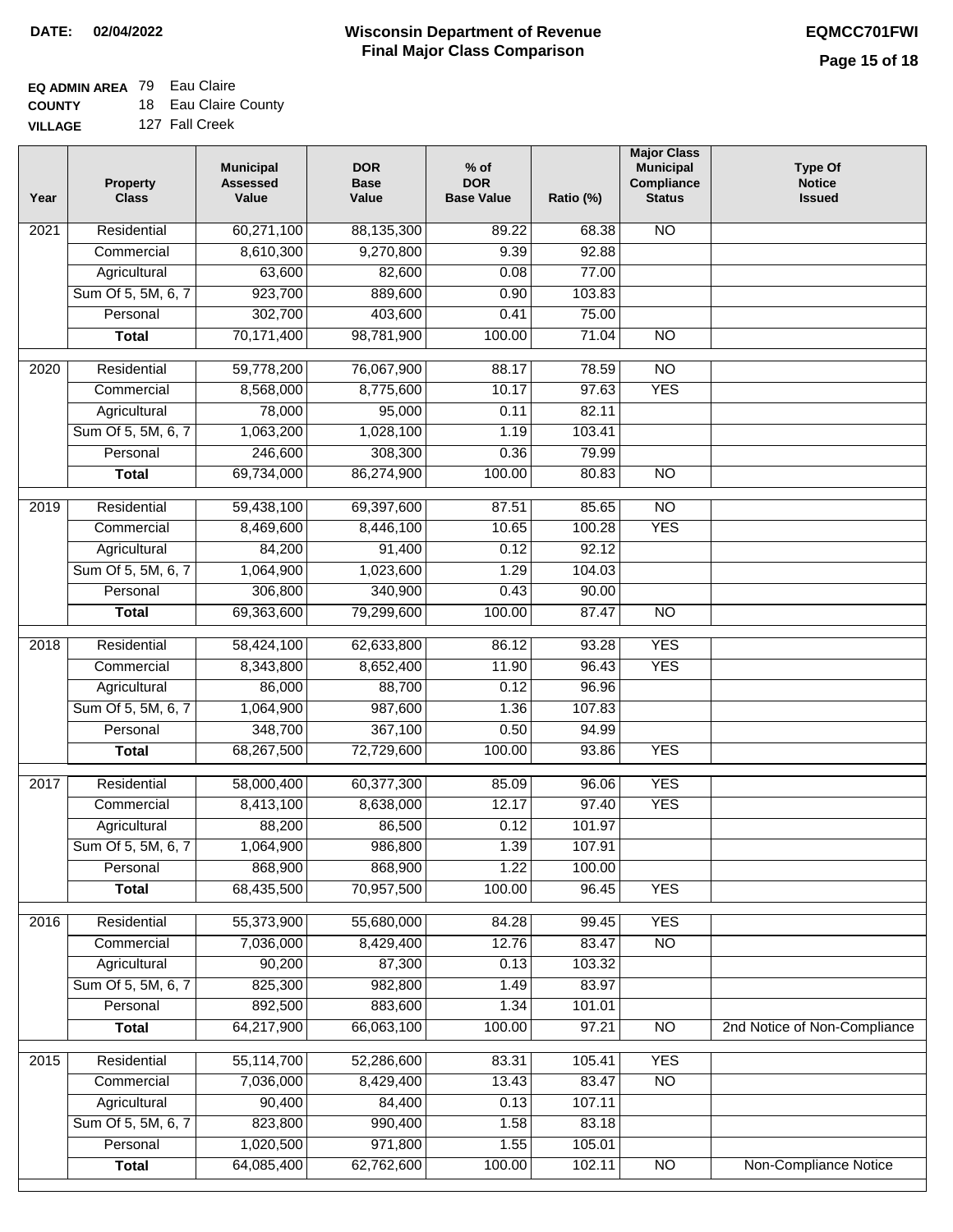## **EQ ADMIN AREA** 79 Eau Claire

| <b>COUNTY</b> | 18 Eau Claire County |
|---------------|----------------------|
| CITY          | 201 Altoona          |

| Year             | <b>Property</b><br><b>Class</b> | <b>Municipal</b><br><b>Assessed</b><br>Value | <b>DOR</b><br><b>Base</b><br>Value | $%$ of<br><b>DOR</b><br><b>Base Value</b> | Ratio (%) | <b>Major Class</b><br><b>Municipal</b><br>Compliance<br><b>Status</b> | <b>Type Of</b><br><b>Notice</b><br><b>Issued</b> |
|------------------|---------------------------------|----------------------------------------------|------------------------------------|-------------------------------------------|-----------|-----------------------------------------------------------------------|--------------------------------------------------|
| 2021             | Residential                     | 456,059,200                                  | 510,581,300                        | 58.37                                     | 89.32     | $\overline{NO}$                                                       |                                                  |
|                  | Commercial                      | 325,798,000                                  | 350,910,700                        | 40.11                                     | 92.84     | <b>YES</b>                                                            |                                                  |
|                  | Agricultural                    | 23,500                                       | 26,500                             | 0.00                                      | 88.68     |                                                                       |                                                  |
|                  | Sum Of 5, 5M, 6, 7              | 216,900                                      | 149,400                            | 0.02                                      | 145.18    |                                                                       |                                                  |
|                  | Personal                        | 11,673,200                                   | 13,116,000                         | 1.50                                      | 89.00     |                                                                       |                                                  |
|                  | <b>Total</b>                    | 793,770,800                                  | 874,783,900                        | 100.00                                    | 90.74     | <b>NO</b>                                                             |                                                  |
| 2020             | Residential                     | 443,375,000                                  | 460,694,600                        | 59.19                                     | 96.24     | <b>YES</b>                                                            |                                                  |
|                  | Commercial                      | 305,451,700                                  | 305,060,700                        | 39.19                                     | 100.13    | <b>YES</b>                                                            |                                                  |
|                  | Agricultural                    | 25,000                                       | 25,900                             | 0.00                                      | 96.53     |                                                                       |                                                  |
|                  | Sum Of 5, 5M, 6, 7              | 177,900                                      | 236,300                            | 0.03                                      | 75.29     |                                                                       |                                                  |
|                  | Personal                        | 11,963,100                                   | 12,333,100                         | 1.58                                      | 97.00     |                                                                       |                                                  |
|                  | <b>Total</b>                    | 760,992,700                                  | 778,350,600                        | 100.00                                    | 97.77     | <b>YES</b>                                                            |                                                  |
|                  |                                 |                                              |                                    |                                           |           |                                                                       |                                                  |
| $\frac{1}{2019}$ | Residential                     | 433,957,100                                  | 434,482,500                        | 59.34                                     | 99.88     | <b>YES</b>                                                            |                                                  |
|                  | Commercial                      | 287,293,800                                  | 286,117,500                        | 39.08                                     | 100.41    | <b>YES</b>                                                            |                                                  |
|                  | Agricultural                    | 30,600                                       | 30,600                             | 0.00                                      | 100.00    |                                                                       |                                                  |
|                  | Sum Of 5, 5M, 6, 7              | 91,400                                       | 138,500                            | 0.02                                      | 65.99     |                                                                       |                                                  |
|                  | Personal                        | 11,394,300                                   | 11,394,300                         | 1.56                                      | 100.00    |                                                                       |                                                  |
|                  | <b>Total</b>                    | 732,767,200                                  | 732,163,400                        | 100.00                                    | 100.08    | <b>YES</b>                                                            |                                                  |
| 2018             | Residential                     | 357,881,700                                  | 396,484,300                        | 59.83                                     | 90.26     | <b>YES</b>                                                            |                                                  |
|                  | Commercial                      | 227,744,000                                  | 251,240,000                        | 37.91                                     | 90.65     | <b>YES</b>                                                            |                                                  |
|                  | Agricultural                    | 27,200                                       | 27,000                             | 0.00                                      | 100.74    |                                                                       |                                                  |
|                  | Sum Of 5, 5M, 6, 7              | 105,100                                      | 114,100                            | 0.02                                      | 92.11     |                                                                       |                                                  |
|                  | Personal                        | 13,315,600                                   | 14,795,100                         | 2.23                                      | 90.00     |                                                                       |                                                  |
|                  | <b>Total</b>                    | 599,073,600                                  | 662,660,500                        | 100.00                                    | 90.40     | <b>YES</b>                                                            |                                                  |
| 2017             | Residential                     | 350,306,300                                  | 377,267,400                        | 58.93                                     | 92.85     | <b>YES</b>                                                            |                                                  |
|                  | Commercial                      | 215,591,900                                  | 235, 191, 500                      | 36.73                                     | 91.67     | <b>YES</b>                                                            |                                                  |
|                  | Agricultural                    | 27,200                                       | 26,200                             | 0.00                                      | 103.82    |                                                                       |                                                  |
|                  | Sum Of 5, 5M, 6, 7              | 105,100                                      | 170,200                            | 0.03                                      | 61.75     |                                                                       |                                                  |
|                  | Personal                        | 27,593,600                                   | 27,593,600                         | 4.31                                      | 100.00    |                                                                       |                                                  |
|                  | <b>Total</b>                    | 593,624,100                                  | 640,248,900                        | 100.00                                    | 92.72     | <b>YES</b>                                                            |                                                  |
|                  |                                 |                                              |                                    |                                           |           |                                                                       |                                                  |
| 2016             | Residential                     | 339,090,700                                  | 349,622,300                        | 60.22                                     | 96.99     | <b>YES</b>                                                            |                                                  |
|                  | Commercial                      | 196,916,000                                  | 203,893,700                        | 35.12                                     | 96.58     | <b>YES</b>                                                            |                                                  |
|                  | Agricultural                    | 27,200                                       | 25,900                             | 0.00                                      | 105.02    |                                                                       |                                                  |
|                  | Sum Of 5, 5M, 6, 7              | 105,100                                      | 170,200                            | 0.03                                      | 61.75     |                                                                       |                                                  |
|                  | Personal                        | 26,842,770                                   | 26,842,700                         | 4.62                                      | 100.00    |                                                                       |                                                  |
|                  | <b>Total</b>                    | 562,981,770                                  | 580,554,800                        | 100.00                                    | 96.97     | <b>YES</b>                                                            |                                                  |
| 2015             | Residential                     | 327,088,800                                  | 331,338,800                        | 65.09                                     | 98.72     | <b>YES</b>                                                            |                                                  |
|                  | Commercial                      | 156,439,200                                  | 161,965,900                        | 31.82                                     | 96.59     | <b>YES</b>                                                            |                                                  |
|                  | Agricultural                    | 28,000                                       | 26,400                             | 0.01                                      | 106.06    |                                                                       |                                                  |
|                  | Sum Of 5, 5M, 6, 7              | 116,000                                      | 224,800                            | 0.04                                      | 51.60     |                                                                       |                                                  |
|                  | Personal                        | 15,524,640                                   | 15,524,700                         | 3.05                                      | 100.00    |                                                                       |                                                  |
|                  | <b>Total</b>                    | 499,196,640                                  | 509,080,600                        | 100.00                                    | 98.06     | <b>YES</b>                                                            |                                                  |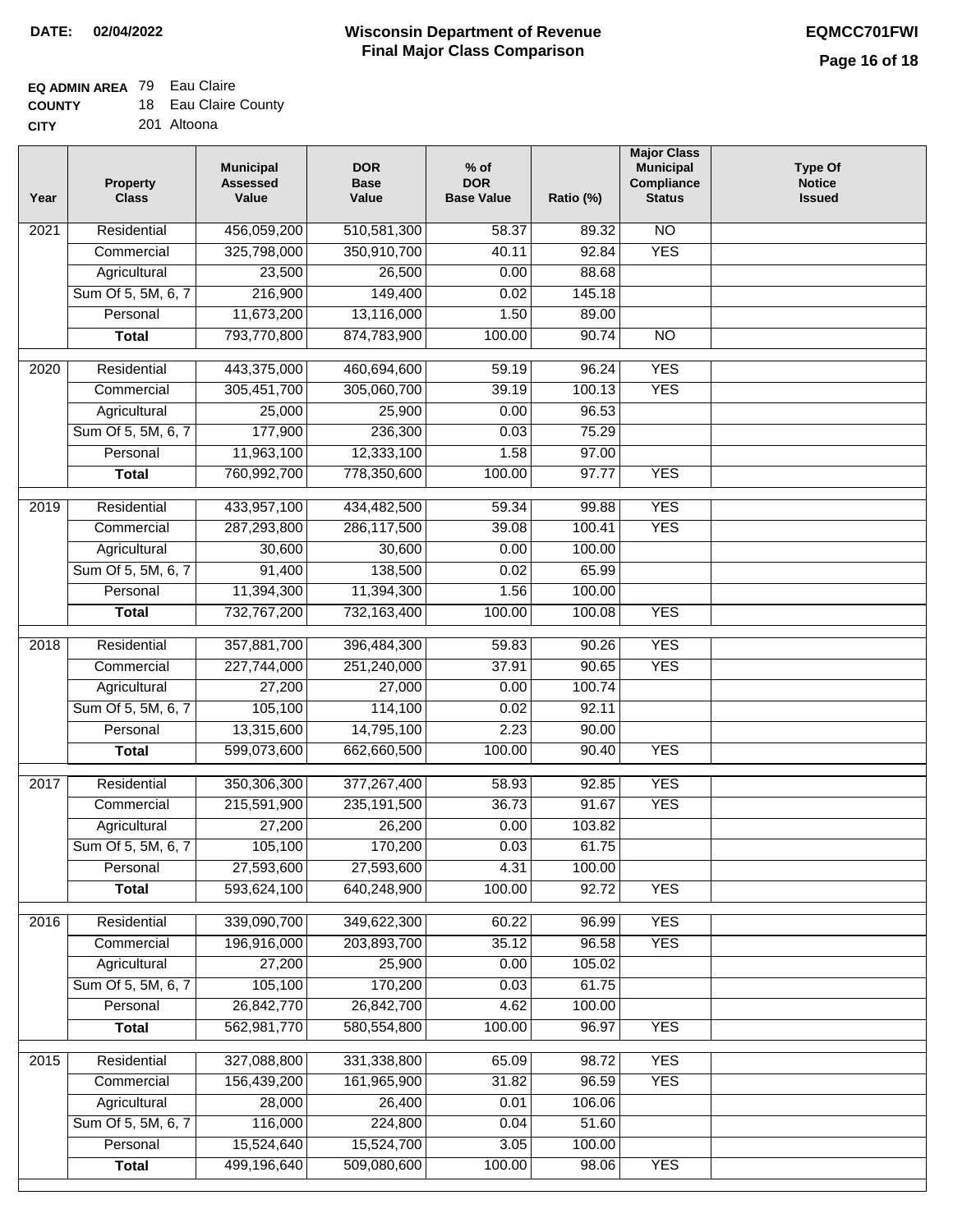## **EQ ADMIN AREA** 79 Eau Claire

| <b>COUNTY</b> | 18 Eau Claire County |
|---------------|----------------------|
| CITY          | 202 Augusta          |

| Year              | <b>Property</b><br><b>Class</b> | <b>Municipal</b><br><b>Assessed</b><br>Value | <b>DOR</b><br><b>Base</b><br>Value | $%$ of<br><b>DOR</b><br><b>Base Value</b> | Ratio (%) | <b>Major Class</b><br><b>Municipal</b><br>Compliance<br><b>Status</b> | Type Of<br><b>Notice</b><br><b>Issued</b> |
|-------------------|---------------------------------|----------------------------------------------|------------------------------------|-------------------------------------------|-----------|-----------------------------------------------------------------------|-------------------------------------------|
| $\overline{202}1$ | Residential                     | 43,784,900                                   | 53,391,600                         | 78.42                                     | 82.01     | $\overline{NO}$                                                       |                                           |
|                   | Commercial                      | 11,476,000                                   | 13,474,300                         | 19.79                                     | 85.17     | $\overline{NO}$                                                       |                                           |
|                   | Agricultural                    | 74,100                                       | 90,400                             | 0.13                                      | 81.97     |                                                                       |                                           |
|                   | Sum Of 5, 5M, 6, 7              | 372,900                                      | 435,800                            | 0.64                                      | 85.57     |                                                                       |                                           |
|                   | Personal                        | 591,100                                      | 695,400                            | 1.02                                      | 85.00     |                                                                       |                                           |
|                   | <b>Total</b>                    | 56,299,000                                   | 68,087,500                         | 100.00                                    | 82.69     | $\overline{NO}$                                                       |                                           |
|                   |                                 |                                              |                                    |                                           |           |                                                                       |                                           |
| $\overline{2020}$ | Residential                     | 43,668,900                                   | 52,732,900                         | 78.32                                     | 82.81     | $\overline{NO}$                                                       |                                           |
|                   | Commercial                      | 10,848,200                                   | 13,444,200                         | 19.97                                     | 80.69     | $\overline{NO}$                                                       |                                           |
|                   | Agricultural                    | 78,500                                       | 87,000                             | 0.13                                      | 90.23     |                                                                       |                                           |
|                   | Sum Of 5, 5M, 6, 7              | 372,100                                      | 429,600                            | 0.64                                      | 86.62     |                                                                       |                                           |
|                   | Personal                        | 576,500                                      | 640,600                            | 0.95                                      | 89.99     |                                                                       |                                           |
|                   | <b>Total</b>                    | 55,544,200                                   | 67,334,300                         | 100.00                                    | 82.49     | $\overline{NO}$                                                       |                                           |
| 2019              | Residential                     | 42,960,000                                   | 49,473,400                         | 77.79                                     | 86.83     | $\overline{NO}$                                                       |                                           |
|                   | Commercial                      | 11,022,600                                   | 12,686,200                         | 19.95                                     | 86.89     | $\overline{NO}$                                                       |                                           |
|                   | Agricultural                    | 83,700                                       | 83,500                             | 0.13                                      | 100.24    |                                                                       |                                           |
|                   | Sum Of 5, 5M, 6, 7              | 504,300                                      | 550,600                            | 0.87                                      | 91.59     |                                                                       |                                           |
|                   | Personal                        | 682,200                                      | 802,600                            | 1.26                                      | 85.00     |                                                                       |                                           |
|                   | <b>Total</b>                    | 55,252,800                                   | 63,596,300                         | 100.00                                    | 86.88     | $\overline{NO}$                                                       |                                           |
| 2018              | Residential                     | 42,986,900                                   | 45,414,000                         | 77.78                                     | 94.66     | <b>YES</b>                                                            |                                           |
|                   | Commercial                      | 10,499,700                                   | 11,603,500                         | 19.87                                     | 90.49     | <b>YES</b>                                                            |                                           |
|                   | Agricultural                    | 78,200                                       | 81,300                             | 0.14                                      | 96.19     |                                                                       |                                           |
|                   | Sum Of 5, 5M, 6, 7              | 504,300                                      | 535,700                            | 0.92                                      | 94.14     |                                                                       |                                           |
|                   | Personal                        | 713,700                                      | 751,200                            | 1.29                                      | 95.01     |                                                                       |                                           |
|                   | <b>Total</b>                    | 54,782,800                                   | 58,385,700                         | 100.00                                    | 93.83     | <b>YES</b>                                                            |                                           |
|                   |                                 |                                              |                                    |                                           |           |                                                                       |                                           |
| 2017              | Residential                     | 42,968,300                                   | 45,401,600                         | 78.12                                     | 94.64     | <b>YES</b>                                                            |                                           |
|                   | Commercial                      | 9,818,400                                    | 10,887,100                         | 18.73                                     | 90.18     | <b>YES</b>                                                            |                                           |
|                   | Agricultural                    | 77,900                                       | 79,000                             | 0.14                                      | 98.61     |                                                                       |                                           |
|                   | Sum Of 5, 5M, 6, 7              | 500,100                                      | 535,900                            | 0.92                                      | 93.32     |                                                                       |                                           |
|                   | Personal                        | 1,215,900                                    | 1,215,900                          | 2.09                                      | 100.00    |                                                                       |                                           |
|                   | <b>Total</b>                    | 54,580,600                                   | 58,119,500                         | 100.00                                    | 93.91     | <b>YES</b>                                                            |                                           |
| 2016              | Residential                     | 42,788,300                                   | 42,210,000                         | 76.66                                     | 101.37    | <b>YES</b>                                                            |                                           |
|                   | Commercial                      | 10,405,400                                   | 11,015,800                         | 20.01                                     | 94.46     | <b>YES</b>                                                            |                                           |
|                   | Agricultural                    | 76,800                                       | 76,500                             | 0.14                                      | 100.39    |                                                                       |                                           |
|                   | Sum Of 5, 5M, 6, 7              | 487,200                                      | 503,800                            | 0.91                                      | 96.71     |                                                                       |                                           |
|                   | Personal                        | 1,258,100                                    | 1,258,100                          | 2.28                                      | 100.00    |                                                                       |                                           |
|                   | <b>Total</b>                    | 55,015,800                                   | 55,064,200                         | 100.00                                    | 99.91     | <b>YES</b>                                                            |                                           |
|                   |                                 |                                              |                                    |                                           |           |                                                                       |                                           |
| 2015              | Residential                     | 42,345,700                                   | 40,161,000                         | 76.85                                     | 105.44    | <b>YES</b>                                                            |                                           |
|                   | Commercial                      | 9,973,400                                    | 10,583,600                         | 20.25                                     | 94.23     | <b>YES</b>                                                            |                                           |
|                   | Agricultural                    | 75,900                                       | 76,000                             | 0.15                                      | 99.87     |                                                                       |                                           |
|                   | Sum Of 5, 5M, 6, 7              | 329,200                                      | 333,200                            | 0.64                                      | 98.80     |                                                                       |                                           |
|                   | Personal                        | 1,140,300                                    | 1,107,100                          | 2.12                                      | 103.00    |                                                                       |                                           |
|                   | <b>Total</b>                    | 53,864,500                                   | 52,260,900                         | 100.00                                    | 103.07    | <b>YES</b>                                                            |                                           |